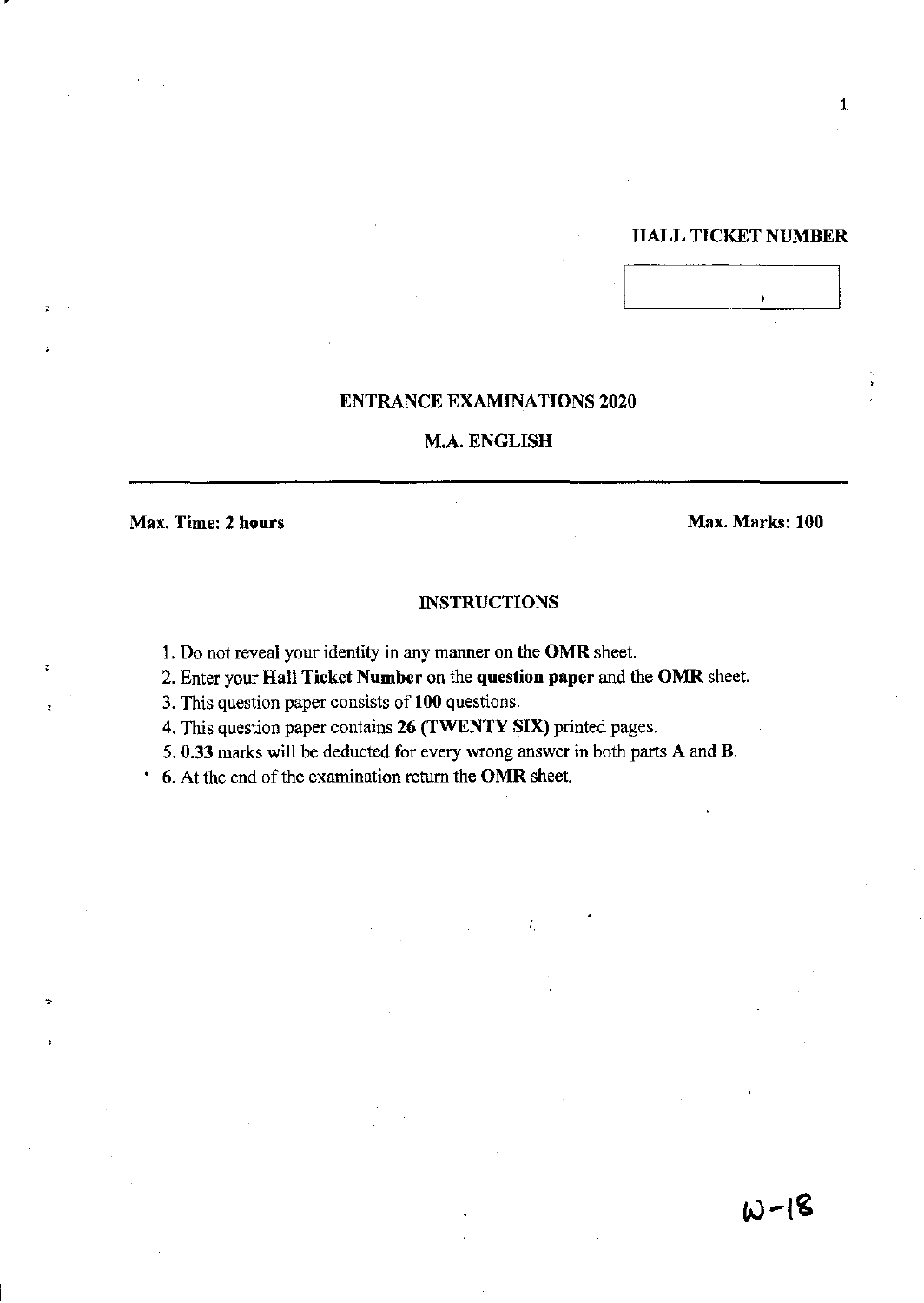## MA English Entrance Examination 2020

#### Section A

# The questions carry 1 (one) mark eacb. 0.33 marks wiIJ be deducted for each wrong answer in both parts A and B. Answer in the OMR sheet, using a pen or sketch pen.

1. In the sentence, "Heads of institutions, like most modern bosses, are perforce canny diplomats" the underlined word is ---------,

A. An adjective

B. A proverb

r

C. A preposition

D. An adverb

2. What does one mean by "play to the gallery"?

A. to behave in a way intended to make people admire or support one .

B. to behave in a way intended to make people question or discourage one

C. to behave in a way intended to make people jealous of one another

D. to behave in a way intended to make people see one's painting skills

3. After ---------- reading on the subject she set to work on an article.

A. excessive

B. expensive

C. extensive

D. exercised

4. Someone in the hot seat ----------.

A. is in deep trouble at office or home

B. cannot pick one answer from some ambiguous options

C. will be running a high temperature

D. is responsible for taking crucial and difficult decisions

5. Which of the following sentences, made with *dilemma* in order to bring out its meaning clearly, is correct?

A. Although I find both choices good, I cannot proceed with such dilemma in my mind.

B. With such good choices before me, I am in a dilemma which one to choose.

C. Although I find both choices good, I am not able to handle such dilemma in my mind.

D. With such choosing before me, I am at some dilemma which one to choose.

W-18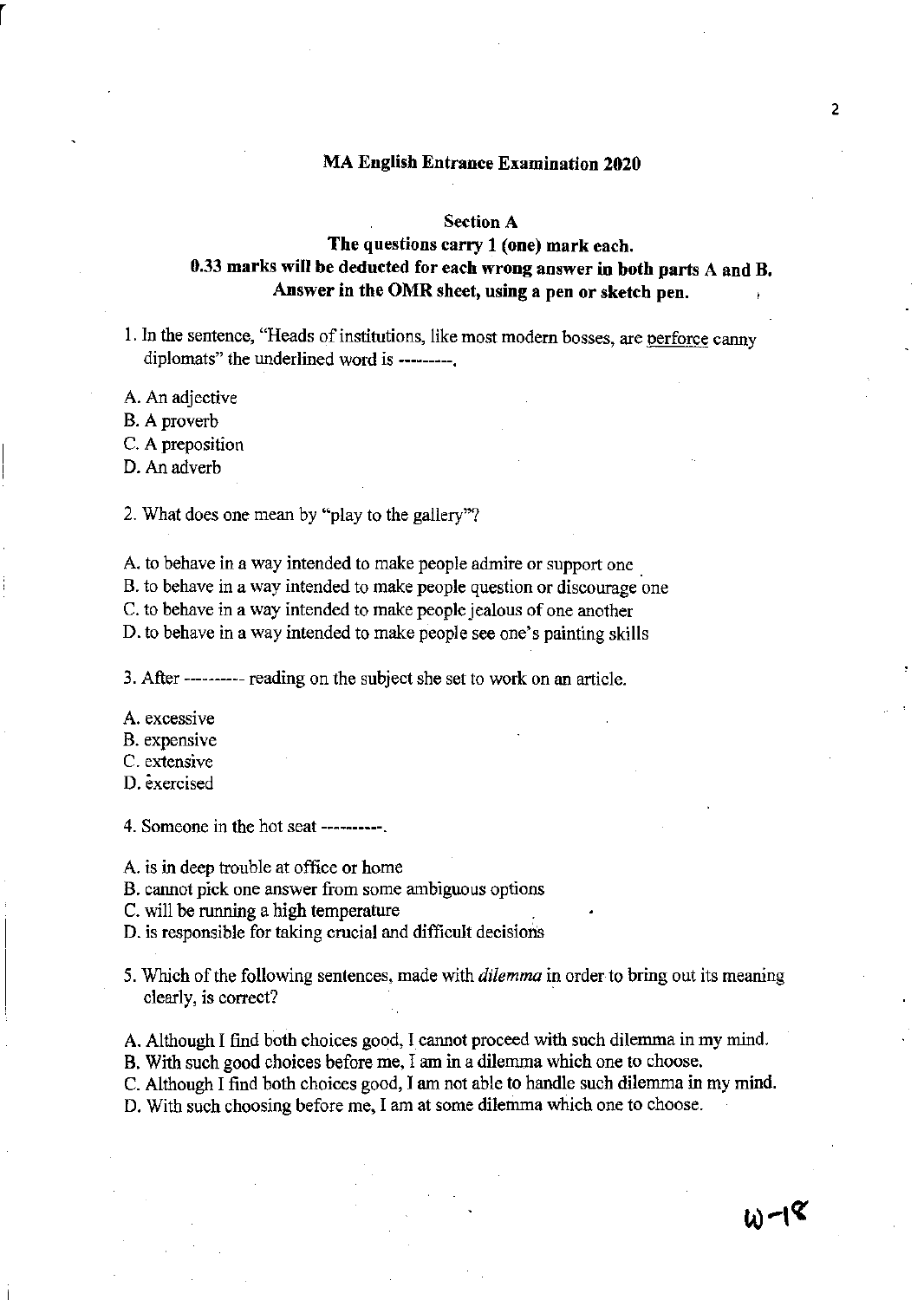6. Which of the following is correct?

A. It's a new book. Its cover page is so innovative.

B. Its a new book. It's cover page is so innovative.

C. Its a new book. Its cover.page is so innovative.

D. It's a new hook. It's cover page is so innovative.

7. Pick the right option and fill in the blank:

I sat --------- a researcher during the conference. She told me that one must refer to scholarly journals-------- books to he a good researcher.

A. beside, besides

B. besides, beside

C. beside, beside

D. besides, besides

8. Which of the following pairs is correct?

A. I saw her today morning. She is leaving today night.

B. I saw her today morning. She is leaving tonight.

C. I saw her this morning. She is leaving tonight.

D. I saw her this morning. She is leaving today night.

9. We look forward --------- them soon.

A, to meet

B. for meeting

C. to meeting

D. to meet up

10. Identify the underlined part of this sentence: "Waiting for his friend, he fell asleep"

A. Infinitive B. Intransitive Verb C. Transitive Verb D. Gerund

11. Some parts of the city are terribly overcrowded while others are ----------.

A. fairly thin B. mostly scarce C. relatively empty D. just open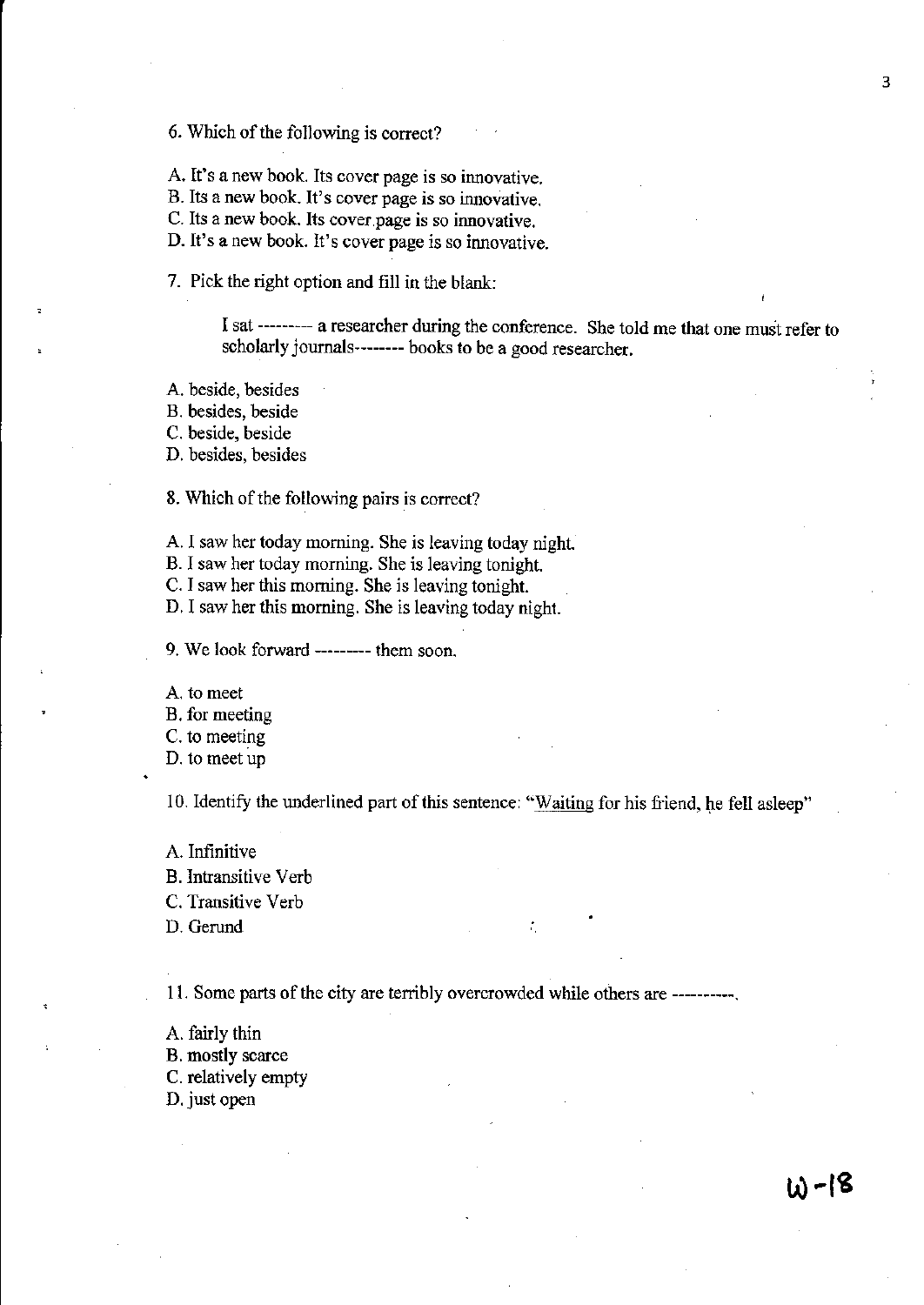12, Fill in the blanks with the correct articles:

We phoned for  $------$  taxi.  $----$  taxi was late. On  $------$  way to  $------$  airport, there *was* -------- traffic jam on -----.-- highway. Because of -------- traffic jam we arrived at -------- airport late. --------- flight to --------- Netherlands left at quarter past three,

- A. a-the-a-tbe-a-tbe-a-tbe-a-tbe
- B. a-tbe-tbe-tbe-a-tbe-tbe-tbe-tbe-tbe
- C. the-tbe-a-a-a-tbe-a-the-a-the

D. the-a-the-the-the-a-the-the-the-a

13. When does one "put the cart before the horse"?

- A. When the cart cannot be harnessed to the horse.
- B. When one does things in a wrong or illogical manner.
- C. When one is in a hurry to somehow finish a difficult job.
- D. When either the cart or the horse is not available.

14. What difference in meaning is suggested by *mandatary* and *mandatory?* 

- A. The first means a person or state receiving a mandate; the second means obliged or required by law to act according to a mandate.
- B. No difference; the spellings are interchangeable.
- C. The first means obliged or required by law to act according to a mandate; the second means a person or state receiving a mandate.
- D. The first is a commonly spotted spelling error for the latter.
- 15:When a person says that the news he/she brings is *straight from the horse's mouth,* what it means is that -------------

A. The news is trustworthy because it is from the most direct source

B. The news is rather dubious owing to its dubious provenance

C. The news is untrustworthy because it is from a reliable human being

D. The news can be believed but not the person who brings it  $\cdot$ 

16. Fill in the blank with the most appropriate word from the options below.

Prejudice remains deeply ---------- in many organizations.

- A. informed
- B. inherent
- C, inherited
- D, ingrained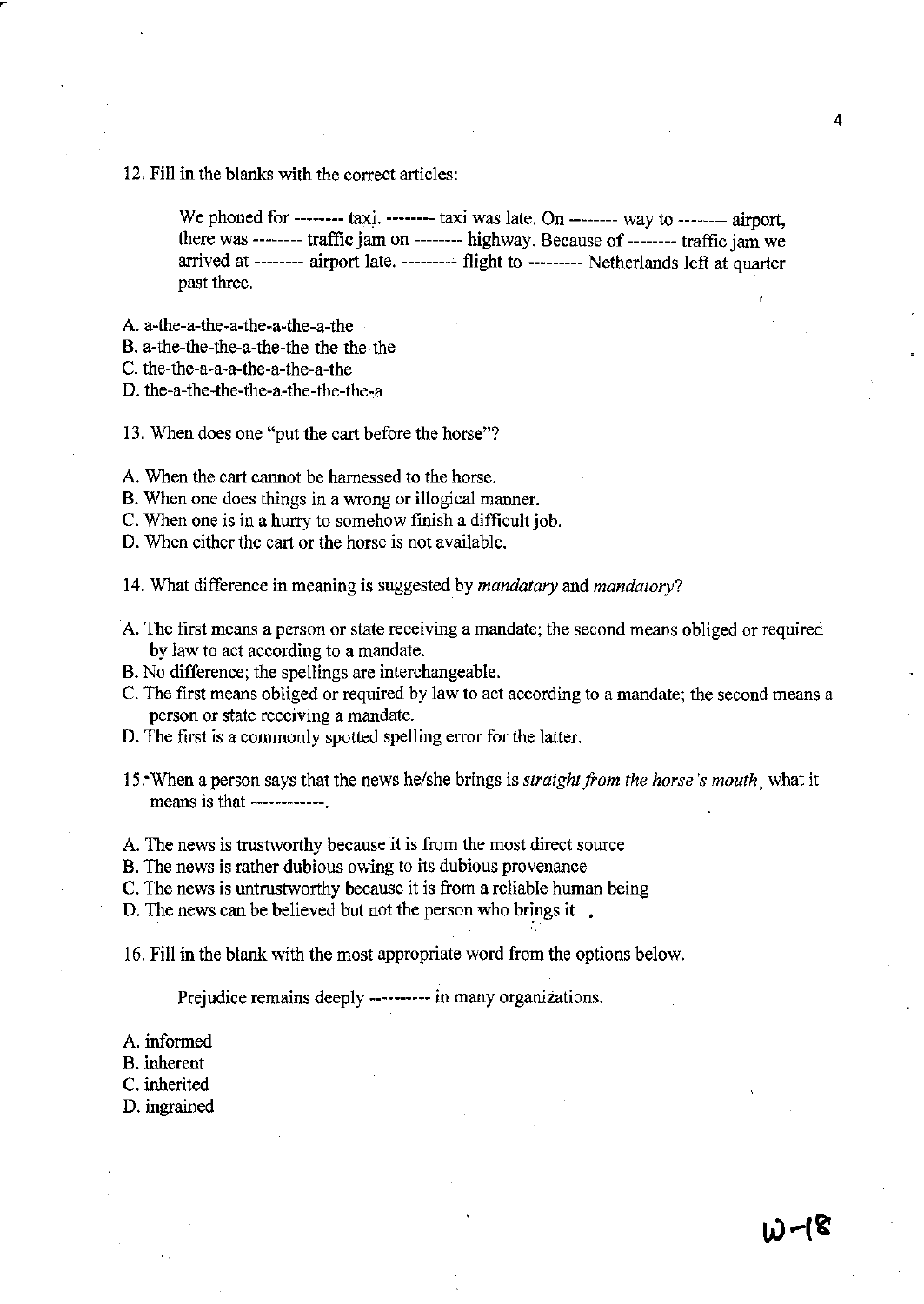#### 17. Identify the correct sentence from among the following:

- A She liked to spend Saturday afternoons shopping.
- B. She liked to spend Saturday afternoons for shopping.
- C. She liked spending Saturday afternoons to shop.
- D. She liked spending Saturday afternoons shopping.
- 18. Some of these people may need round-the-clock attention but they do not necessarily -------to be in hospital.
- A. desire
- B. claim
- C. crave
- D. need
- 19. In these wards, it is not unusual to find some people who have ------------ pneumonia, others who have just ----------- a cold, but a few others who ----------- with bronchitis.
- A. contracted, caught, have gone down
- B. caught, contracted, have gone down
- C. have gone down, contracted, caught
- D. caught, have gone down, contracted
- 20. When we say that *there is no point beating a dead horse,* what we mean is that
- A. We need to care for animals and follow PETA guidelines in disposing of the carcasses of horses.
- B. There is no point continuing an act or carrying on a discussion because no amount of action or discussion is going to change a given situation or improve things.
- C. There is no point continuing an act or carrying on a discussion the same way we have because • an altered strategy or tactful dealing might help improve things.
- D. Nothing matters in our society but the way we treat dead animals like the most serviceable horse.
- 21. "Tbe unexpected electoral defeat was a blushing crow for the incumbent candidate". The underlined phrase in this sentence is an example of -----.

A. A euphemism

B. An inversion

C. A spoonerism

D. A malapropism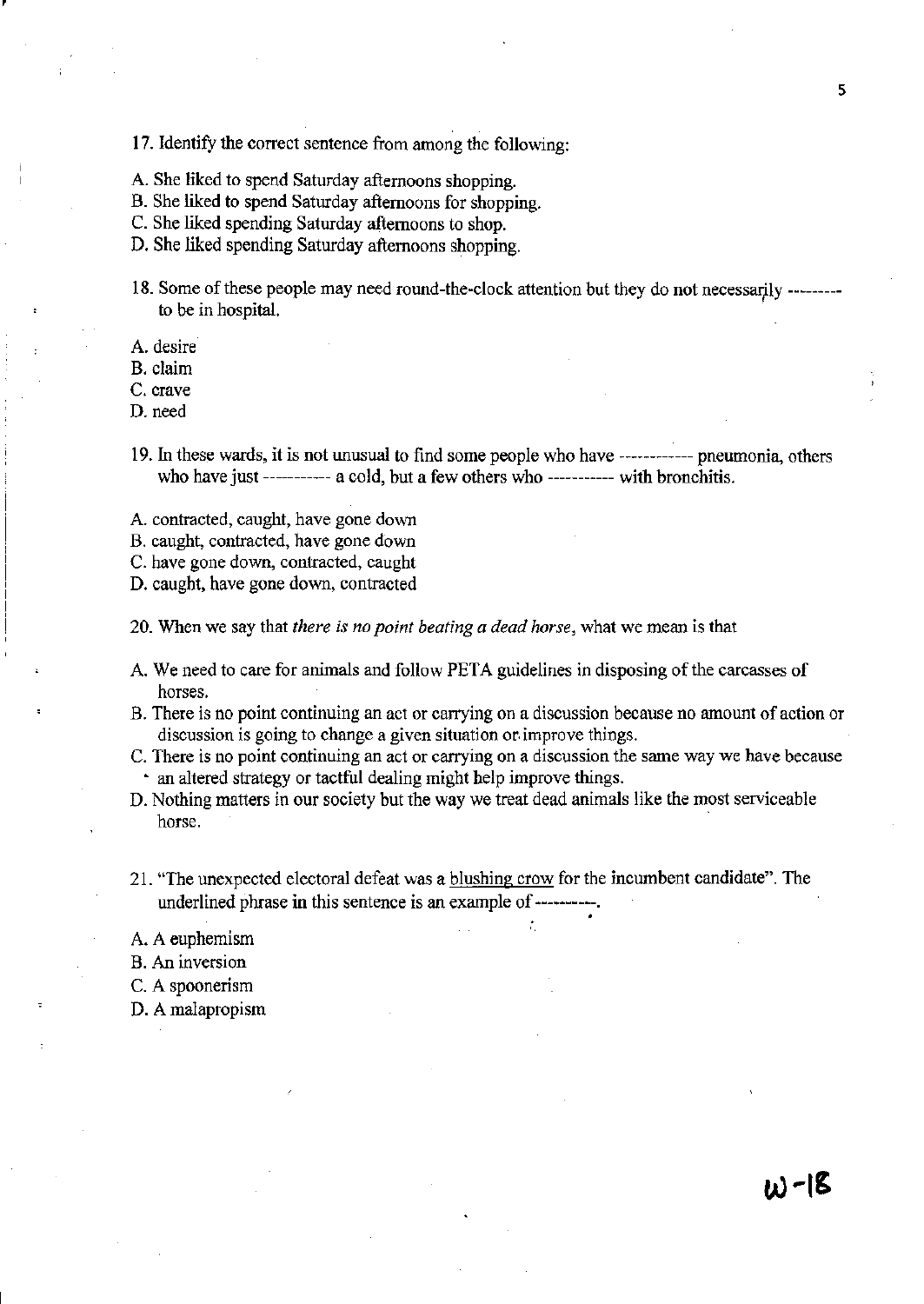22. What would be the best way of combining these two sentences?

He was really unhappy in his job and in the city. He quit and went away from the city.

A. He was really unhappy in his job and city because he quit and went away.

B. Since he was really unhappy in his job and city, he quit and went away.

C. Though really unhappy in his job and city, he quit and went away.

D. Being really unhappy in his job and city, therefore he quit and went away.

23. Fill in the blanks with *anything, anybody, nobody, nothing,* or *something* where necessary.

My friends and I did not meet ------------ distinguished in Bollywood. Nor could we buy ---------- special at the Marine Drive. Worse, there was ----------- to help us around during our week-long stay in Mumbai.

A. nobody, anything, anybody

B. nothing, anybody, something

C. anybody, anything, nobody

D. something. anything, anybody

24. Which of the following words is nearest in meaning to the underlined one in the sentence? The director called for optimal utilization of manpower.

A. Minimal

B. Maximum

C. Indifferent

D. Expensive

25: What is the closest interpretation of the idiomatic expression underlined in the following sentence?

He is ready to go for any recreational activity at the drop of a hat.

A. With prior notice

B. Without delay

C. Wearing a good hat

D. Without a hat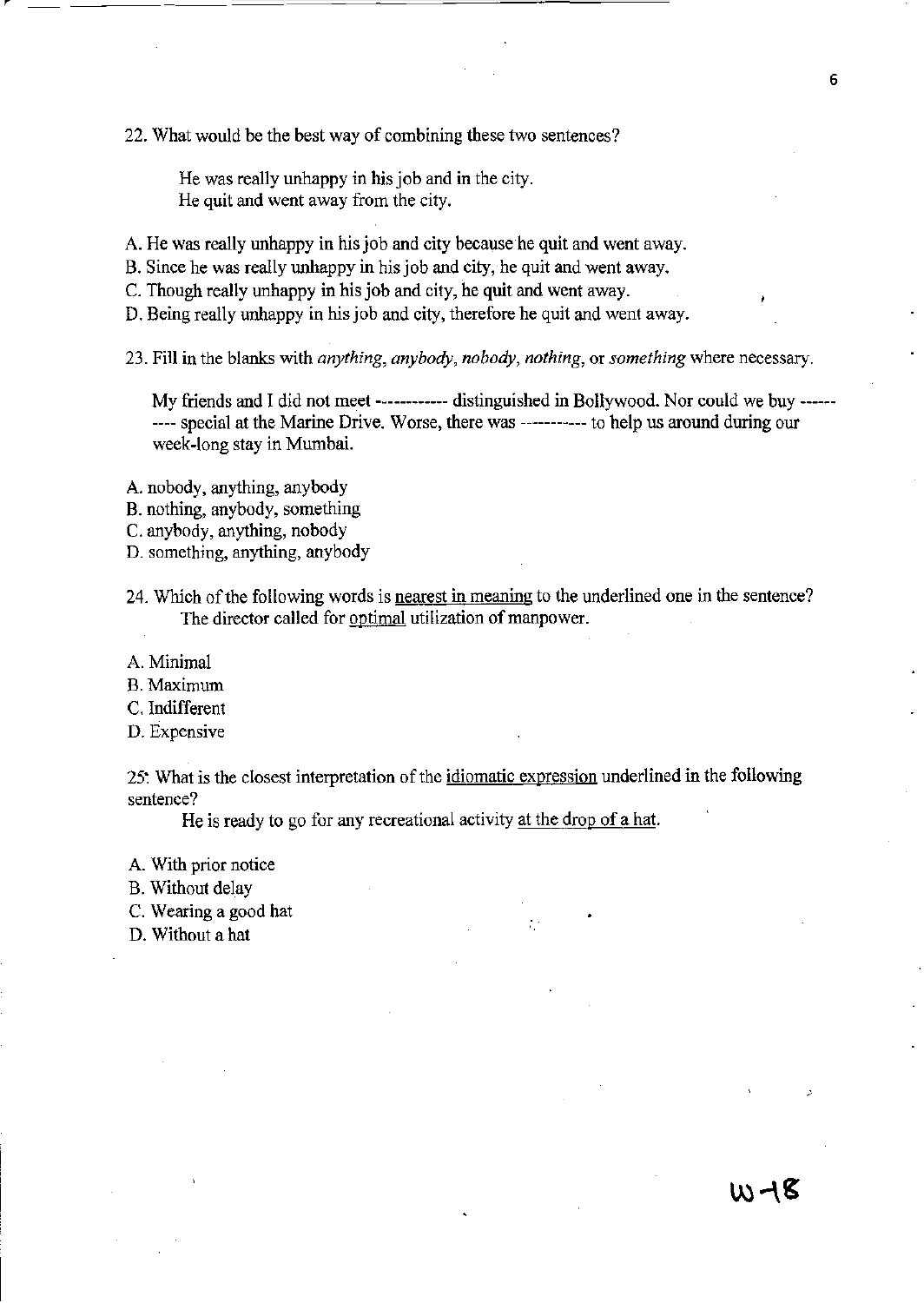## **Section B**

# **The questions carry 1 (one) mark each. 0.33 marks will be deducted for each wrong answer in both parts A and B. Answer in the OMR sheet, using a pen or sketch pen.**

#### 26. Semiotics is the study of ~---------.

A. Seismics

B. Signs

,

C. Science

D. Semaphores

Read the following sentence and answer questions 27-28.

"But after he had got this off his chest and I had turned the conversation to mine he was most helpful."

27. The phrase "got this off his chest" means

A. He was crushed by the weight on his chest

B. He had rid himself of all his burdens

C. He was relieved, after he spoke his mind

D. He cleared his treasure chest's top

28. The "mine" in the latter half of the sentence refers to -----------,

- A. The speaker's treasure chest
- B. The speaker's chest
- C. Mines of treasure and gold

D. The speaker's speech

Read the following passage and answer questions **29-31.** 

"As always when I tell him I'm engaged to be married, he betrayed no emotion, continuing to look as if he had been stuffed by a good taxidermist. It is not his place, he would say, if you asked him, to go beyond the basic formalities on these occasions."

29. The first clause beginning "As always" indicates that --------------

A. The narrator goes around *telling* people that he is engaged

B. The narrator has made a regular practice of getting engaged

C. The narrator is a person who has married multiple times

D. The narrator always tells 'him' about his many engagements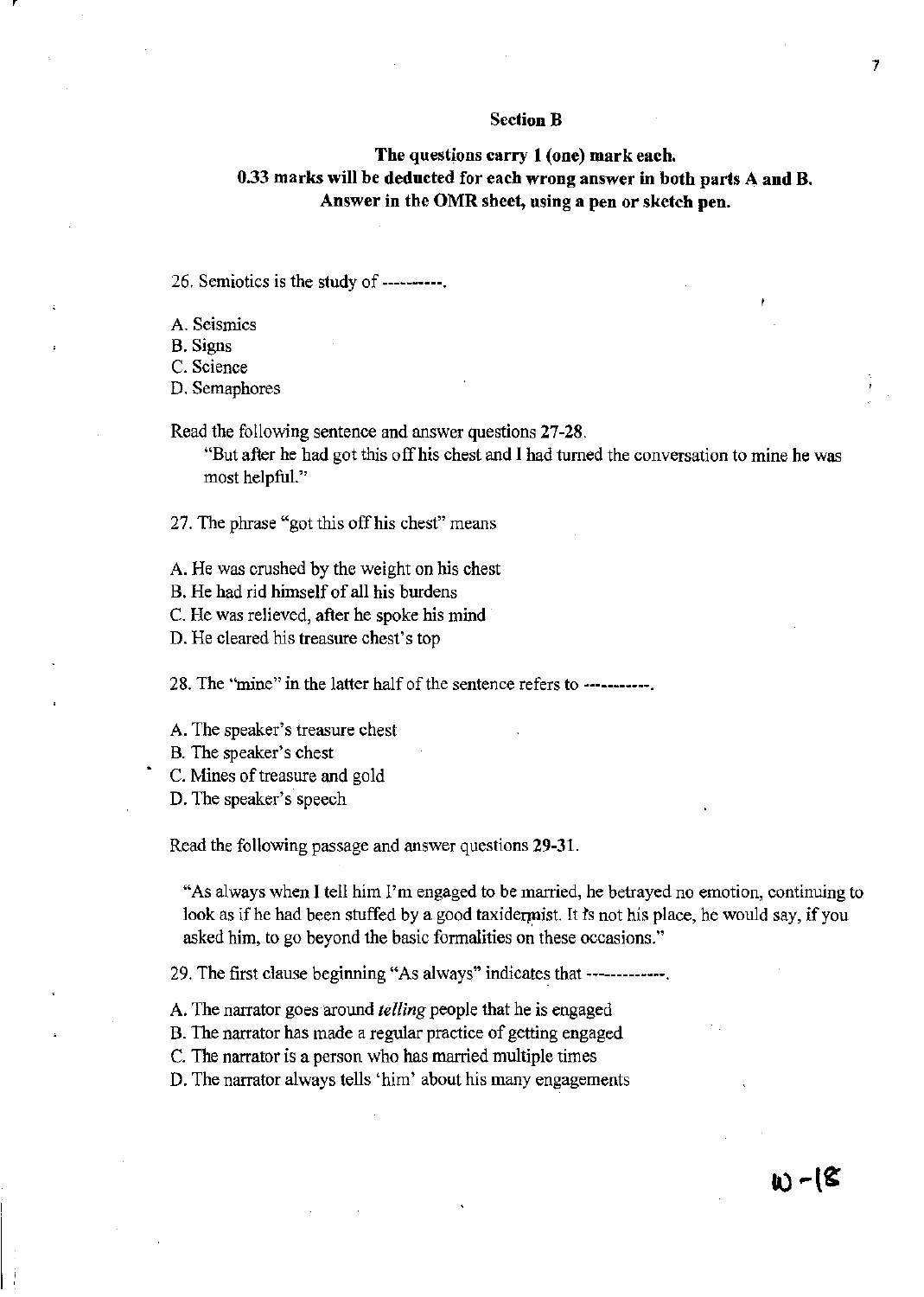30. The person to whom the narrator reveals his recurrent engagements is -----------

A. Devoid of expression

r

B. Dead and mummified

C. Not human, an animal

D. An excellent taxidermist

31. When the narrator reports that the addressee would say, "It is not his place", the latter refers to -----------,

A. Spatial locations

B. Social hierarchy

C. The speaker's sense of belonging

D. "His" lack of a sense of belonging

32. Choose the set in which the authors are arranged in the correct chronological order in literary history:

A. Dylan Thomas; Thomas Malory; Thomas Hardy; Edward Thomas

B. Thomas Malory; Thomas Hardy; Edward Thomas; Dylan Thomas

C. Thomas Hardy; Edward Thomas; Thomas Malory; Dylan Thomas

D. Edward Thomas; Dylan Thomas; Thomas Hardy; Thomas Malory

- 33. In chronologies of English Literature, "the rise of the novel" is usually regarded as taking place in the 18th Century. While Bunyan's *The Pilgrim's Progress* is considered an early example of a prose narrative, prior to exemplars such: as *Robinson Crusoe* and *Pamela,* which of the following would be the classificatory term that best fits it?
- A. A novella
- B. An allegory

C. A romance

D. A biography

Read the following poem and answer questions 34-36.

# Separation W.S. Merwin

Your absence has gone through me Like thread through a needle. Everything I do is stitched with its color.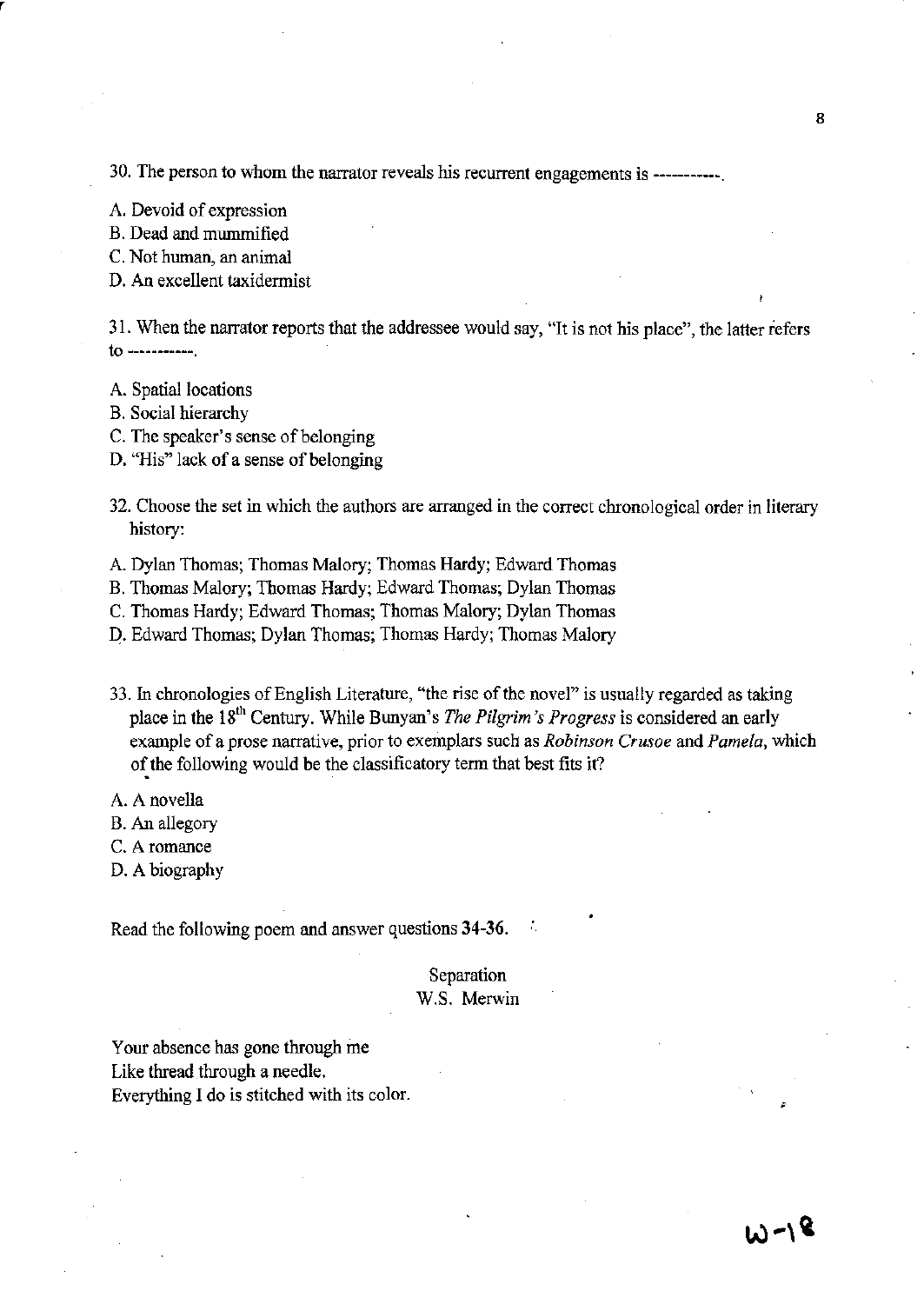- 34. The poet's use of the image of the needle would nonnally cause the reader to expect a ~--------- effect.
- A. Piercing and painful

B. Drugged and sleepy

C. Painful but drugged

D. Carved or pricked out

35. In the final line the speaker states that the absence of the "you" ------------.

- A. Stitches his life together and makes it colourful
- B. Is seen and felt in all aspects, actions of his life
- C. Goes on poking at him, and disturbing his life
- D. Is tiresome and troubling, giving him no peace

36. Which of the following statements is most appropriate as an analysis of the poem?

- A. The poet has received a love poem.
- B. The poet defamiliarizes the image of the thread and needle.
- C. The speaker has left his wife.

D. The speaker is learning to embroider with coloured threads.

- 37. The following novels are all written by ----------, *Jazz, Paradise, Love, Mercy, Home*
- A. Maya Angelou
- B. Alice Walker
- C. Toni Morrison
- D. Octavia E. Butler
- 

38. Which of the following statements is true?

A. All science fiction is apocalyptic fiction.

B. All dystopias are science fiction tales.

C. All science fiction is speculative fiction.

- D. All fantasy fiction is utopian in nature.
- 39. Which of the following pairs is the odd one out and why?
	- i. Laura and Lizzie from *Goblin Market*
	- ii. Maggie and Tom from *The Mill on Ihe Floss*
	- iii. Celia and Rosalind from *As You Like II*

iv. Happy and Biff in *Death of a Salesman* 

 $| \lambda$ -18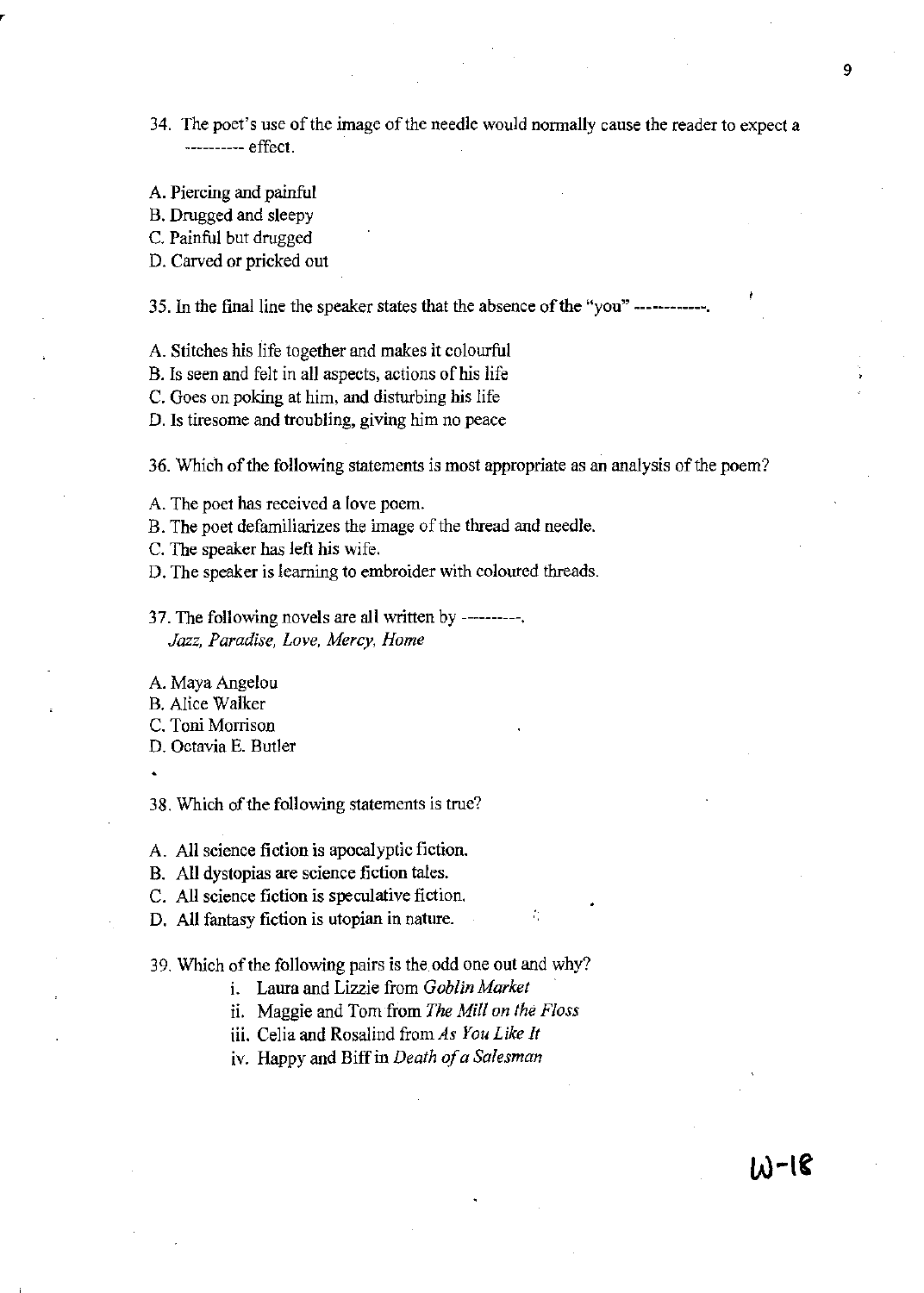The odd one out is------------.

A. IV, because they are not human characters

B. II, because they are not loving, supportive

C. I, because poems are not acceptable

D. III, because they are not really siblings

Read the following passage and answer questions 40-43.

The experience of reading poetry aloud when you don't fully understand it is a curious and complicated one. It's like suddenly discovering that you can play the organ. Rolling swells and peals of sound, powerful rhythms and rich harmonies are at your command; and as you utter them you begin to realise that the sound you're releasing from the words as you speak is part of the reason they're there. The sound is part of the meaning and that part only comes alive when you speak it. So at this stage it doesn't matter that you don't fully understand everything: you're already far closer to the poem than someone who sits there in silence looking up meanings and references and making assiduous notes.

By the way, someone who does that while listening to music through earphones will never understand it at all.

We need to remind ourselves of this, especially if we have anything to do with education. I have come across teachers and student teachers whose job was to teach poetry, but who thought that poetry was only a fancy way of dressing up simple statements to make them look complicated, and that their task was to help their pupils translate the stuff into ordinary English. "When they'd translated it, when they'd 'understood' it, the job was done. It had the effect of turning the classroom into a torture chamber, in which everything that made the poem a living thing had been killed and butchered. No one had told such people that poetry is in fact enchantment; that it has the form it does because that very form casts a spell; and that when they thought they were bothered and bewildered, they were in fact being bewitched, and if they let themselves accept the enchantment and enjoy it, they would eventually understand much more about the poem.

40. In the passage----------.

- i. The author endorses reading poetry while listening to music, with earphones
- ii. The author endorses reading poetry aloud, while Iqoking up references
- iii. The author endorses reading poetry aloud, with or without understanding
- A. Only II
- B. Only III
- C.II and III
- D. I and II

 $\mathbf{r}$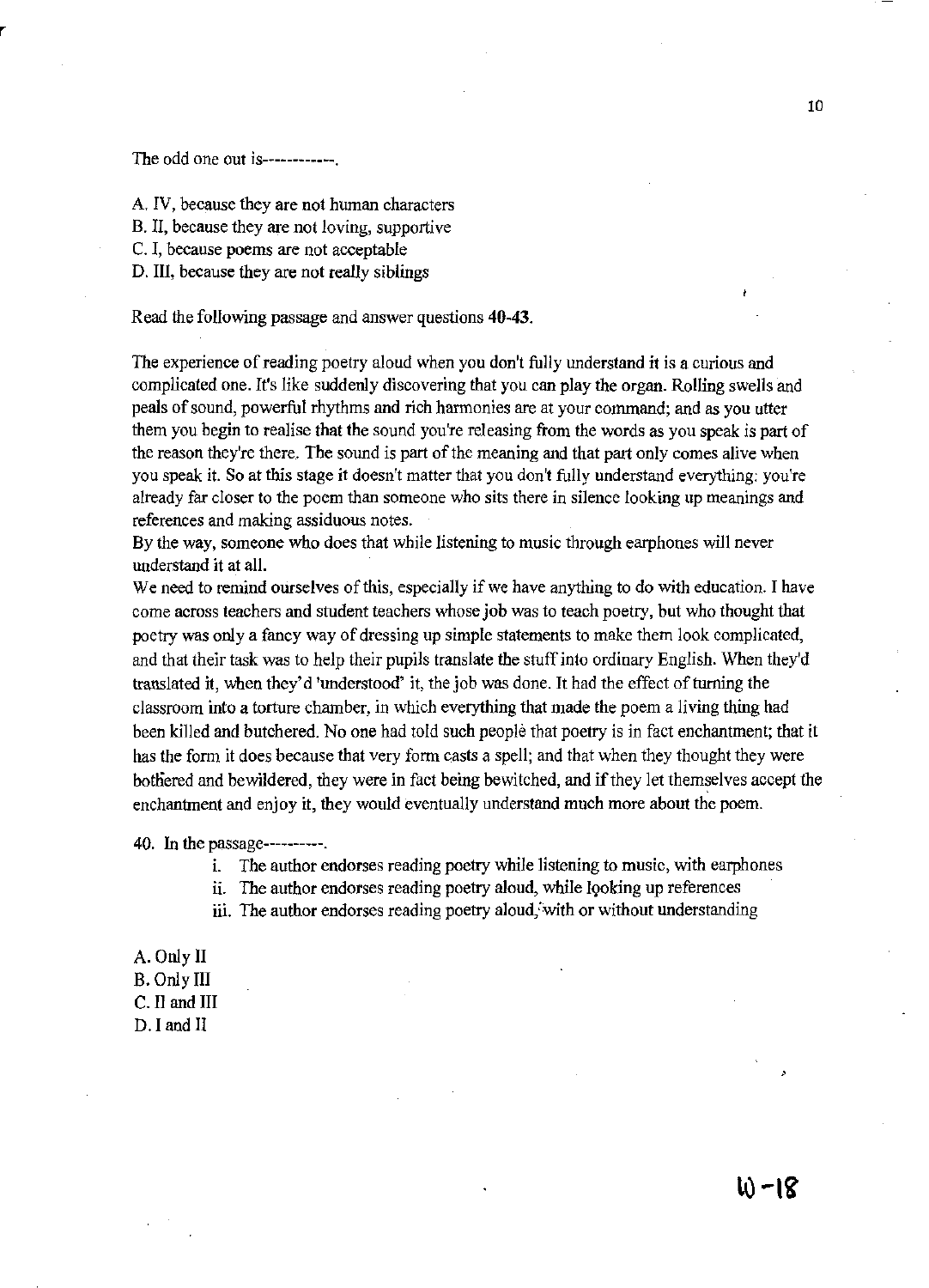41. The passage argues that ------------.

A. Poetry consists of sense dressed up gaudily

B. Poetry is only about rhyme and rhythm

C. Poetry is magical, making. sense via sound

D. Poetry is butchery, annihilating sense

42. Which of the following does the author of the passage view with disfavour?

A. Thinking of poetry only in terms of its meaning

B. Teaching poetry as a way of teaching translation

C, Student teachers who are scared of poetry

D. Reading poetry as a fonn of solitary activity

43. When the author speaks of poetry as a "living thing", he also says it ------------

i. Is often butchered in classrooms

ii. Can be enchanting if read aloud

iii. Bothers, bewilders and tortures

A. i and iii

B. i and ii

C. Only ii

D. Only i

Read the following passage and answer questions 44-47.

In the past, books for children were often designed-not as entertainment, but as 'instruction manuals' to encourage their readers to behave well. Back in the 15th century, *The Lyttle Childrens Lytil Boke* advised children to keep their hands and nails clean; not to eat too quickly; not to pick their ears or nose; and so on.

Clearly, children's books have come a long way since the 15th century. At some point, it seems that authors hit upon a way to make their lessons more engaging for young readers. What was their solution? *Story.* They went from saying 'don't pick your nose' to 'hey, look, kids! Here's a *story* about a boy who picked his nose!'

And so, by the 18<sup>th</sup> and 19<sup>th</sup> centuries, books for children were full of cautionary tales. Funny little stories happening to funny little characters, all of whom come off badly because of their crimes.

Despite all the mischief and fun, children's books are for the most part still extremely moral. They are still concerned with good and bad behaviour, but they examine these subjects in a complex way.

w -18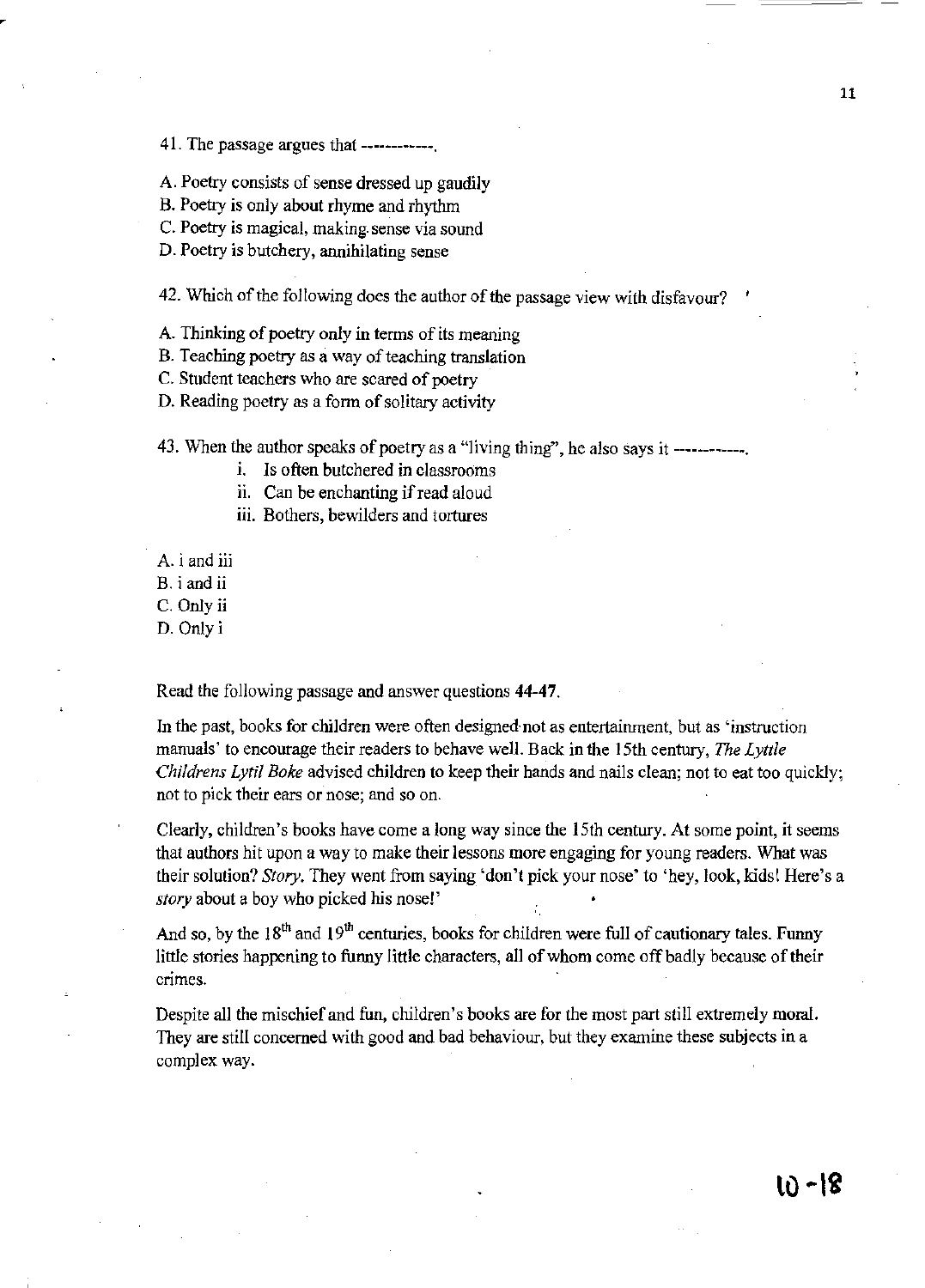What's really changed since the early days is the idea that naughtiness is the end of the world. Children's books from hundreds of years ago promised awful punishment for any youngster who dared to step out of line. Nowadays we're more forgiving. We know that *story* is a safe place to explore what happens when we act badly.

t,

44. The earliest books for children, according to the author, --------------,

A. Included stories with morals

B. Were instruction manuals

C. Were entertaining texts

D. Encouraged individuality

45. Cautionary tales gave children-------------.

i. Funny stories and funny characters

ii. Moral stories with funny characters

iii. Funny stories with boring characters

A. Only i

B. Only iii

C. i and ii

D. i and iii

46. Instead of telling children what to do and not do. authors --------------.

A. Taught lessons through stories

B. Gave them conduct manuals

C. Instructed and coerced through stories

D. Left them to leam by chance

47. Contemporary books for children --------------.

i. Are not immoral but complex

ii. Offer safe spaces for children

iii. Let everyone do anything

A. Only i

B. i and ii

C. ii and iii

D. Only iii

 $\boldsymbol{\omega}$  -I $\boldsymbol{\varepsilon}$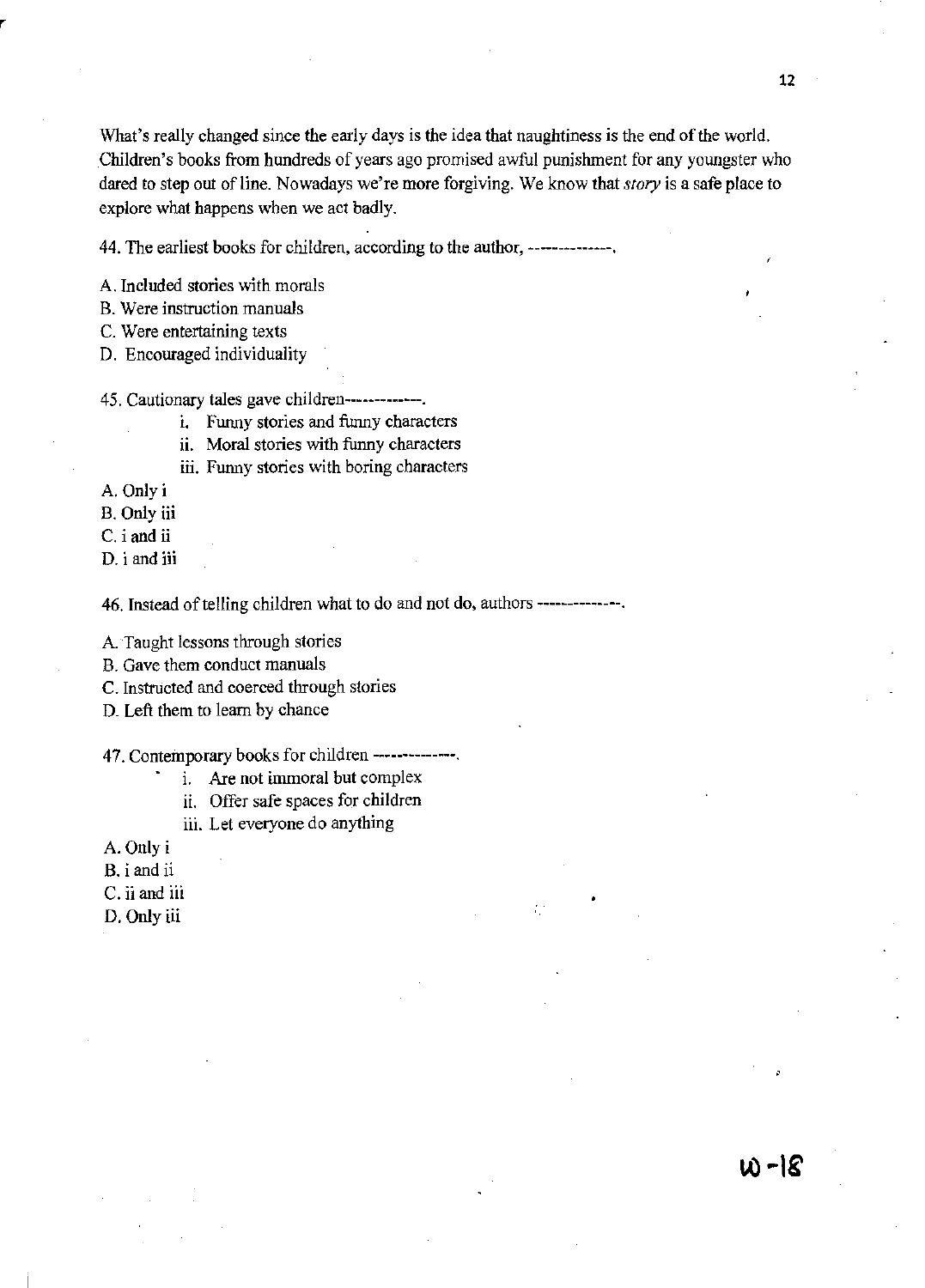48. In the following well-known passage, identify the literary trope employed:

**All the world's a stage, and all the men and women merely players; They have their exits and their entrances; and one man in his time plays many parts,** 

## A. Asyndeton

**B. Assonance** 

C. Extended metaphor

D. Transferred epithet

**49. What would these lines from a poem be most suitable for, from the choices given below?** 

**Earth receive an honoured guest, William Yeats is laid to rest.** 

- A. Epigraph
- B. Epigram
- C. Epithet
- D. Epitaph

**50. Which geme would the following poem belong** to, **given its characteristics?** 

There was an Old Man with a beard **Who said, 'it is just as I feared! Two owls and a hen, Four larks and a wren, Have all built their nests in my beard!'** 

- A. Elegy
- **B. Limerick** 
	- C.Haiku
	- D. Eulogy
	- **51. And soonest our best men with thee do go, Rest of their hones, and soul's delivery.**

**The above lines offer a metaphor for ------------.** 

- A. Marriage
- B. Death
- C. Travel
- D. Meditation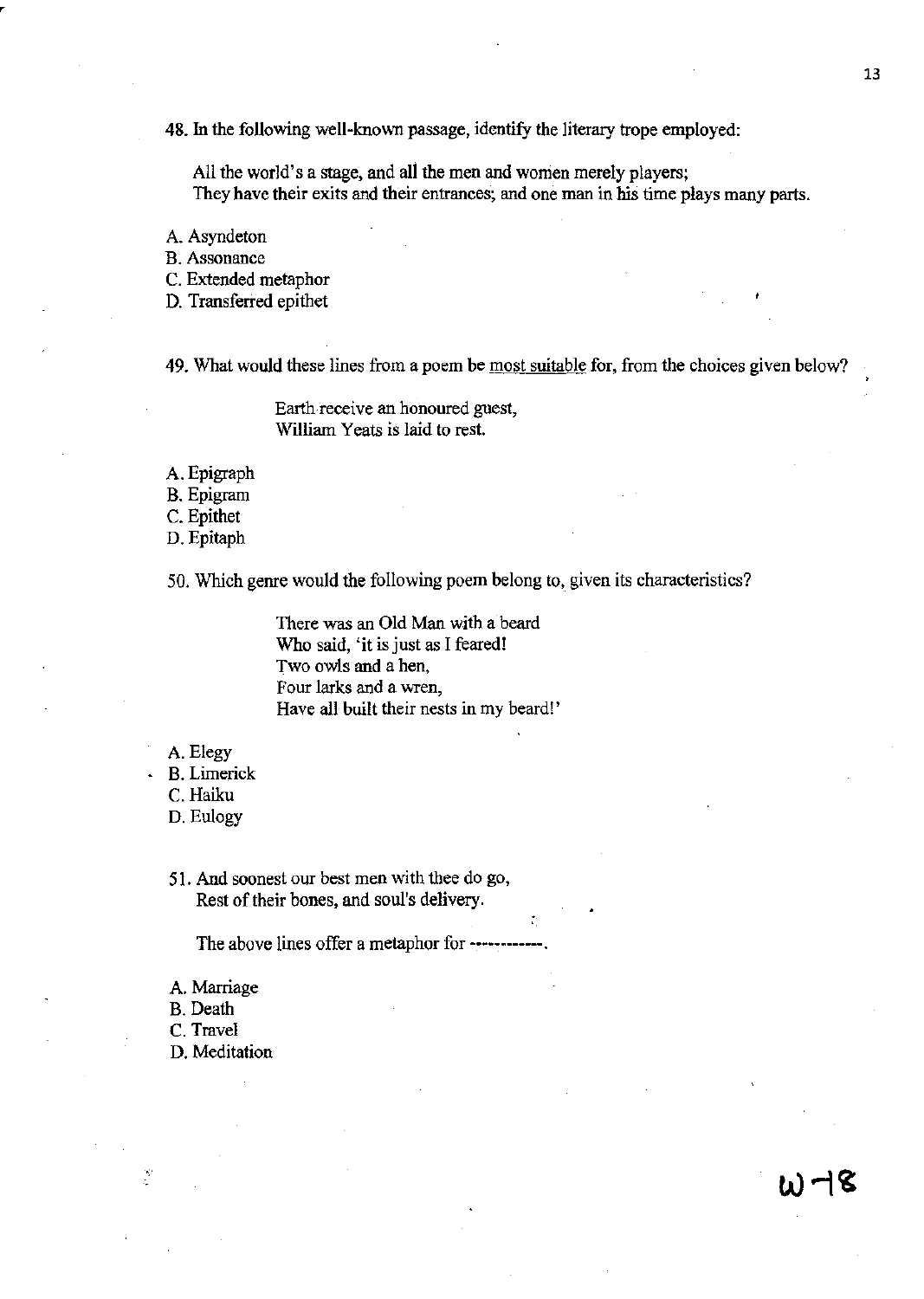- 52. One could read *Animal Farm* as an animal fable or as a story of a social revolution. If it were the latter, then we would be undertaking an---------- reading.
- A. Analytical

r

- B. Allegorical
- C. Anagogical
- D. Anachronistic

53. Oedipus, Electra, Eros, Thanatos – these characters and concepts figure prominently in -----------,

A. Superhero movies

B. New Historicism

C. Psycholinguistics

D. Psychoanalysis

54. If *The Odyssey* is centered on Odysseus, *The Iliad* is centred on-------------

- A. Alias
- B.Priam
- C. Ilias
- D. Achilles

55. Complete the series using the best option from those given below:

Echo, resonance, allusion ----------,

- A. Reference
- B. Illusion
- C. Origin
- D. Context

56. Please read the following lines:

Shall I compare thee to a summer's day? Shall I compare thee to a summer's day or a cheese souffle?

How would you best describe the second line in so far as it does something with the first?

- A Familiarizes
- B. Makes redundant
- C. Ironizes
- D. Parodies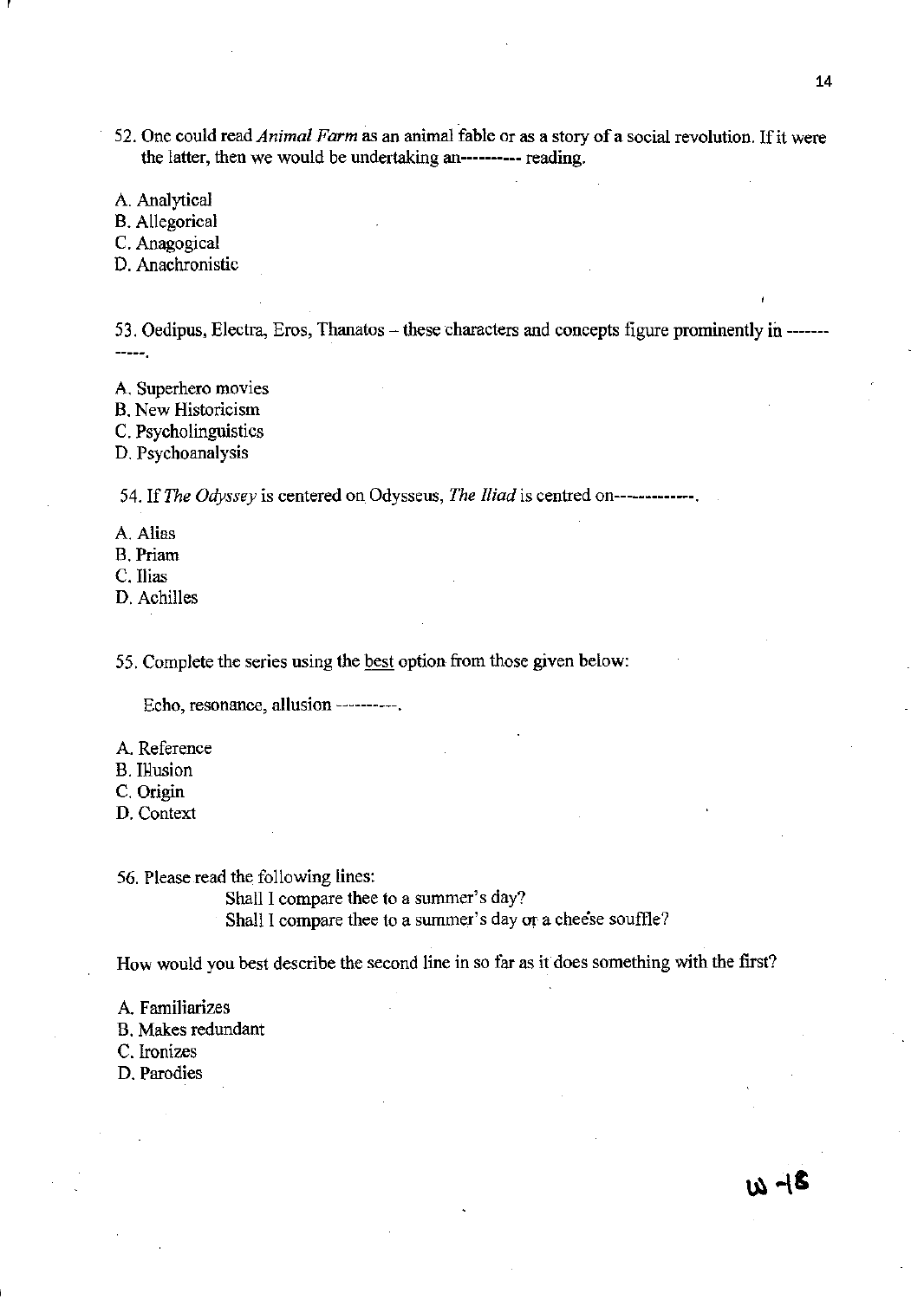- 57. In a nineteenth century novel suppose you meet wailing women, theft, a ghost, deceiving uncles and finally murder, it would be best described as ------------,
- A. Third-rate fiction

r

B. Exculpatory fiction

C. The Silver-fork novel

D. Sensational fiction

- 58. The intrinsic male dominance of culture that women have to fight, even in their own linguistic space, is tenned ------------- by feminist critics.
- A. Hegemonic masculinity

B. Heteronormativity

C. Phallocentrism

D. Internalized sexism

59. Which of the following plays does not involve the appearance of ghosts?

A. *Macbeth* 

*B.Hamlet* 

C. *King Lear* 

D. *Julius Caesar* 

60. Which of *the* following is an epistolary novel?

A. *Villette* 

B. *Wuthering Heights* 

C. *Dracula* 

D. *Moll Flanders* 

61. Match the following Shakespearean heroines correctly with their cross-dressing avatars:

| a. Viola    | (i) Sebastian   |  |  |
|-------------|-----------------|--|--|
| b. Portia   | (ii) Cesario    |  |  |
| c. Rosalind | (iii) Balthazar |  |  |
| d. Julia    | (iv) Ganymede   |  |  |

A. a-iv, h-iii, c-i, d-ii B. a-i, b-iii, c-iv, d-ii C. a-i, h-iii, c-iv, d-ii D. a-ii, b-iii, c-iv, d-i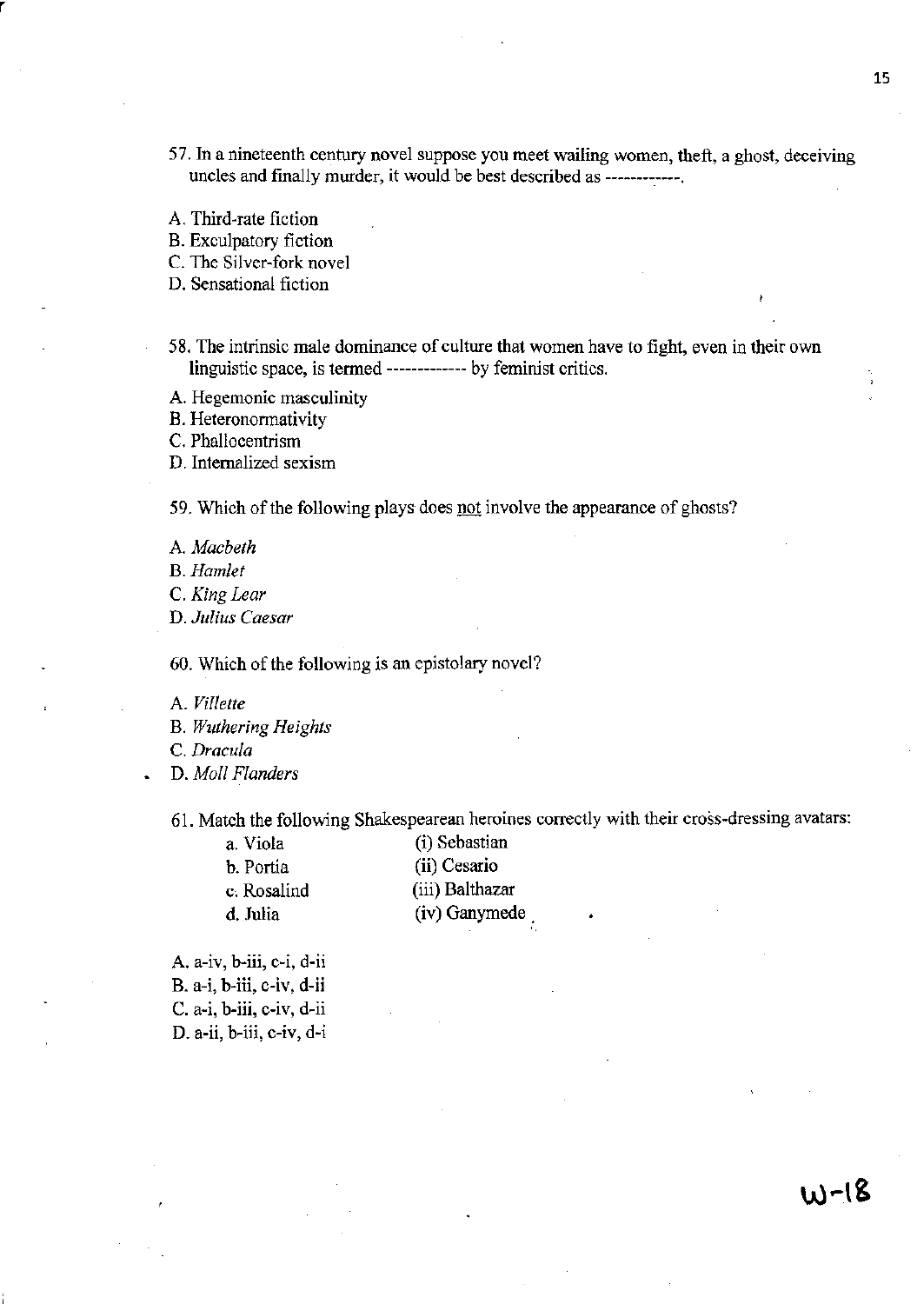62, The word "diaspora" is derived from ----------, means ---------- and was first used in association with the ----------,

A. Latin, discussion, Romans

B. Greek, nomads, Greeks

C. Spanish, expedition, colonizers

D. Greek, dispersion, Jews

63. Which of the following authors did not use a pen name?

A. Lewis Carroll

B. P.D. James

C. Mark Twain

D. George Orwell

- 64. What was Alexander Pope's "[wJhat oft was thought, but ne'er so well expressed" a definition of?
- A. Image

B. Pun

C. Maxim

D. Wit

65. Lady Macbeth calls her husband a coward, "[llike the poor cat i' th' adage" (I.vii,45). Which cat in what adage?

A When the cat's away, the mice will play.

- B. A house without a dog, a cat. or a little child is a house without joy or laughter.
- C. The cat would eat fish but would not wet her feet.

D. A cat may go to a monastery, but it still remains a cat.

66. Match the following phrases/lines with the poems where they appear:

I. Was he free? Was he happy? II. Never the twain shall meet **III.** Generations have trod, have trod,

IV. They also serve who only stand and wait 4. "God's Grandeur"

1. "On His Blindness"

2. "The Unknown Citizen"

have trod ... **3.** "The Ballad of East and West"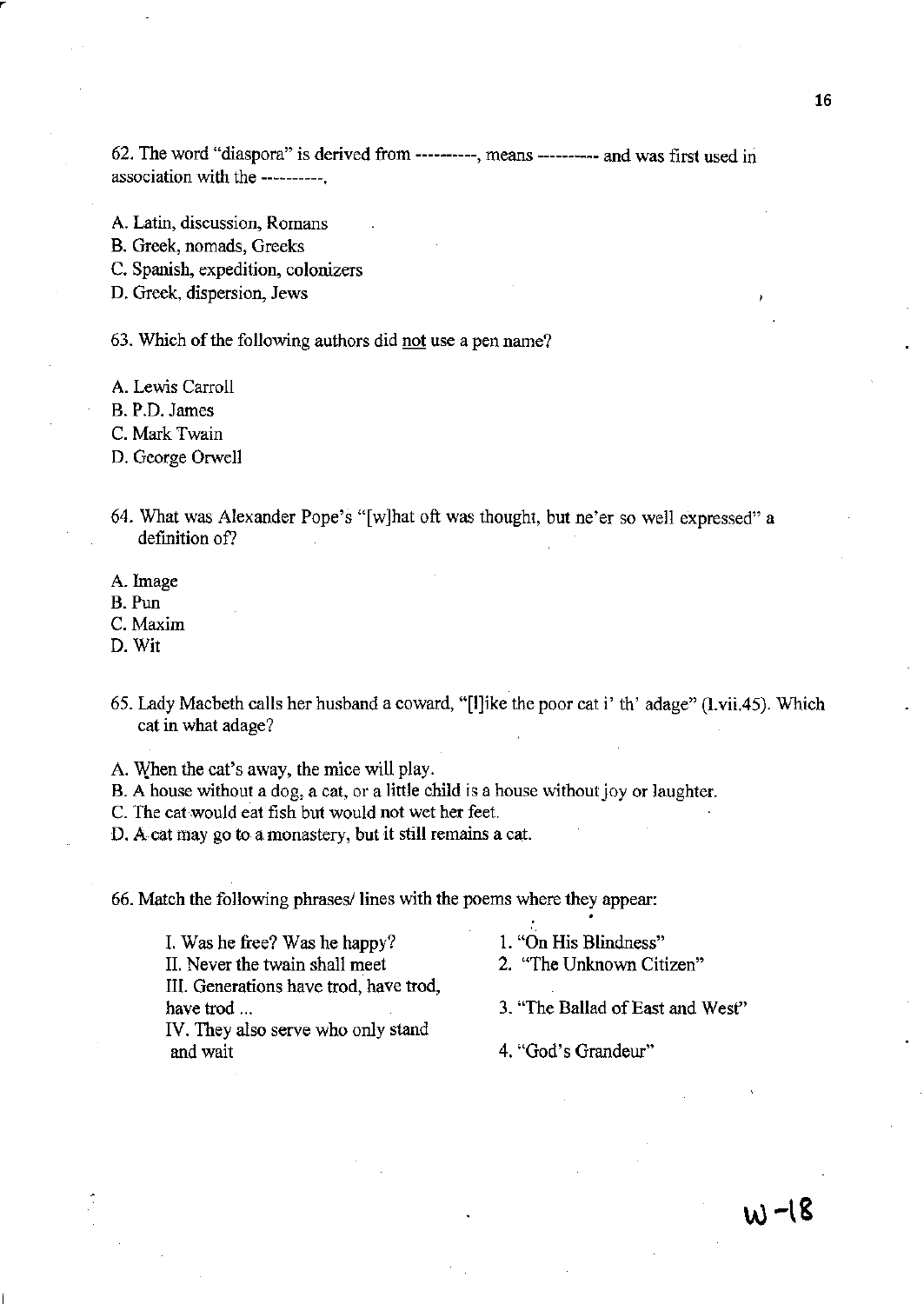Which of the pairs given above are correctly matched?

| A.       | I-4 | II-2   | III-3 | $IV-1$      |
|----------|-----|--------|-------|-------------|
| В.       | I-2 | 11-1   | III-4 | <b>IV-3</b> |
| $\rm C.$ | I-3 | $II-4$ | TH-3  | $IV-2$      |
| D.       | I-2 | II-3   | Ш-4   | $IV-1$      |

Read the following passage and answer the questions that follow 67-71.

Who can use the term "gone viral" now without shuddering a little? Who can look at anything anymore - a door handle, a cardboard carton, a bag of  $v$ egetables  $-$  without imagining it swarming with those unseeable, undead, unliving blobs dotted with suction pads waiting to fasten themselves on to our lungs? Who can think of kissing a stranger, jumping on to a bus or sending their child to school without feeling real fear? Who can think of ordinary pleasure and not assess its risk? Who among us is not a quack epidemiologist, virologist, statistician and prophet? Which scientist or doctor is not secretly praying for a miracle? Which priest is not  $-$  secretly, at least  $-$  submitting to science? And even while the virus proliferates, who could not be thrilled by the' swell of birdsong in cities, peacocks dancing at traffic crossings and the silence in the skies? The number of cases worldwide this week crept over a million. More than 50,000 people have died already. Projections suggest that number will swell to hundreds of thousands, perhaps more. The virus has moved freely along the pathways of trade and international capital, and the terrible illness it has brought in its wake has locked hwnans down in their countries, their cities and their homes. But unlike the flow of capital, this virus seeks proliferation, not profit, and has, therefore, inadvertently, to some extent, reversed the direction of the flow. It has mocked immigration controls, biometrics, digital surveillance and every other kind of data analytics, and struck hardest  $-$  thus far  $-$  in the richest, most powerful nations of the world,' bringing the engine of capitalism to a juddering halt. Temporarily perhaps, but at least long enough for us to examine its parts, make an assessment and decide whether we want to help fix it, or look for a better engine. The mandarins who are managing this pandemic are fond of speaking of war. They don't even use war as a metaphor, they use it literally. But if it really were a war, then who would be better prepared than the US? If it were not masks and gloves that its frontline soldiers needed, but guns, smart bombs, bunker busters, submarines, fighter jets and nuclear bombs, would there be a shortage?

67. What 'flow' has the pandemic reversed?

- A. Global turnover of goods and services
- B. The flow of global capital
- C. The flow of cultural capital

D. The movement of immigrant labour

 $f_1$ )  $\neg$  8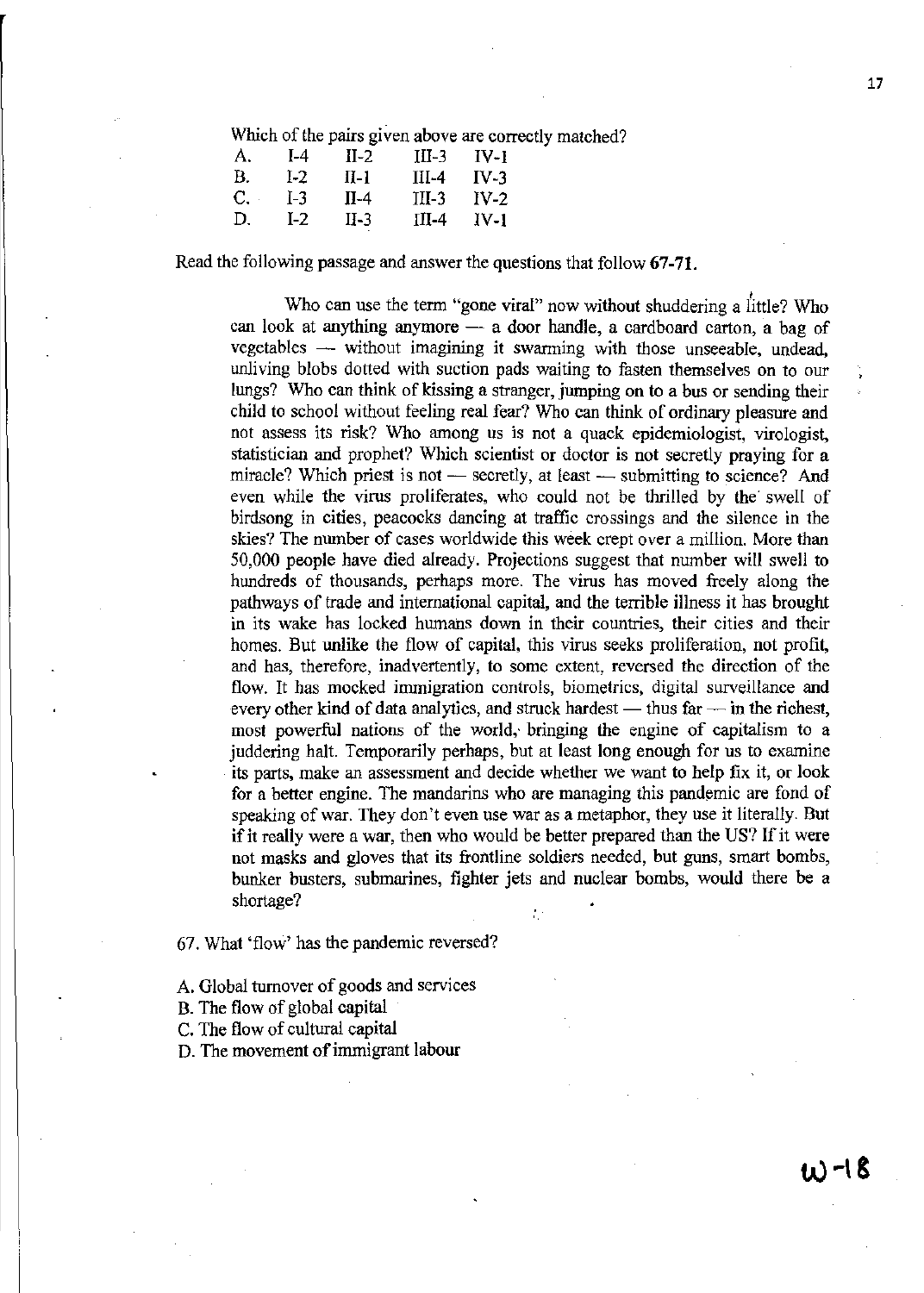68. This passage opens -------------.

A. with question-begging rhetoric

B. with a series of rhetorical questions

C. with a few dismaying questions

D. with rhetorically dubious questions

69. To *proliferate* means "to increase rapidly in number." A synonym for this word would be -----------

A. burst

B. bridle

C. breed

D. breach

70. Who is a *Mandarin?* 

A. A top-level official of the fonner Chinese imperial civil service.

B. A military doctor appointed by the United States government.

C. An officer of managerial rank for fighting medical emergency.

D. An executive epidemiologist on emergency duty in cities.

71. Which of the following options brings out the irony of the last line of the passage clearly?

A. For all their defence preparedness, even small countries have realized that they can withstand a small virus.

B. Preparations on a war footing are needed when a'small virus threatens the lives of humans across the world.

C. For all their defence preparedness, the superpowers have realized their weak. defence against a small virus.

D. Preparations on a war footing are not needed when a small virus threatens military regimes across the world.

72. Which of the following novels opens with a monologue that emphasizes 'Facts'?

A. *Felix Holt*  B. *Hard Times*  C. *Mary Barton* 

D. *The Moonstone* 

,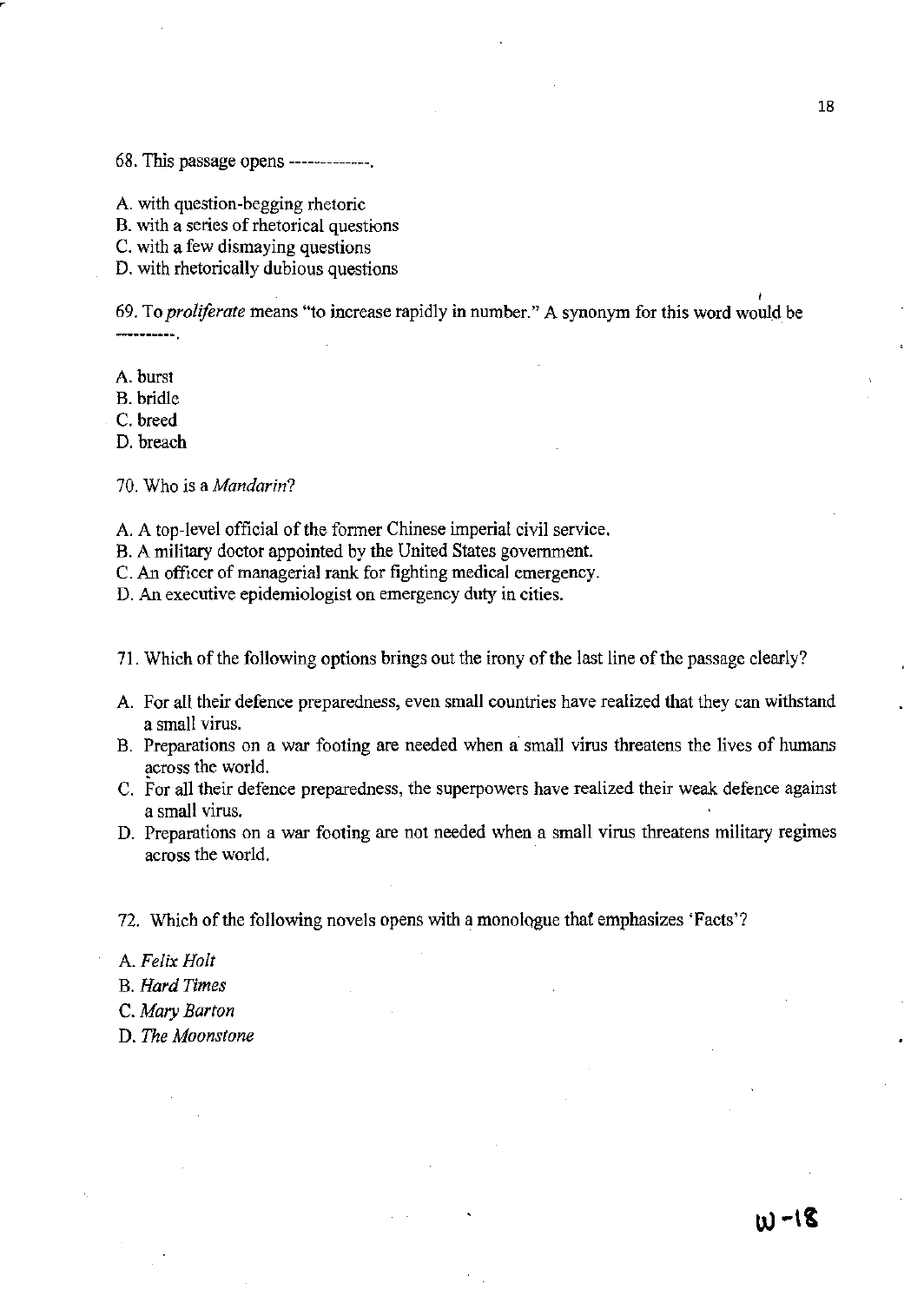73, Match the following authors correctly with the books they have written:

- 
- 
- 
- 

a. Ashwin Sanghi (i) *The Immortals of Meluha*  b. Amish Tripathi (ii) *The Pregnant King*  c. Devdutt Pattnaik (iii) *Lanka's Princess*  d. Kavita Kane (iv) *The Krishna Key* 

A. a~iv. b-i, c-iii, d-ii B. a-iv, b-i, c-ii, d-iii C. a-iii, b-iv, c-i, d-iv D. a-ii, b-iv, c-i, d-iii

Read the passage carefully, and answer questions 74-77.

Now their separate characters are briefly these. The Man's power is active, progressive, defensive. He is eminently the doer, the creator, the discoverer, the defender. His intellect is for speculation and invention; his energy for adventure, for war, and for conquest, wherever war is just, wherever conquest necessary. But the woman's power is for rule, not for battle;—and her intellect is not for invention or creation, but for sweet ordering, arrangement, and decision. She sees the qualities of things, their claims, and their places. Her great function is Praise; she enters into no contest, but infallibly adjudges the crown of contest. By her office, and place, she is protected from all danger and temptation. The man, in his rough work in open world, must encounter all peril and trial;— to him, therefore, must be the failure, the offence, the inevitable error: often he must be wounded, or subdued; often misled; and *a/ways* hardened. But he guards the woman from all this; within his house, as ruled by her, unless she herself has sought it, need enter no danger, no temptation, no cause of error or offence. This is the true nature of home—it is the place of Peace; the shelter, not only from all injury, but from all terror, doubt and division.

74. The narrator creates many *functions* for a woman, Which one of these most reminds you of the *romance* genre?

A. arrangement

B. adjudication

C. rule

D. contestation

75. The word *office* in the passage means --------------,

A. a physical space where people work

B. a public position of authority

C. a domestic role of responsibility

D. a phase in the life cycle of an individual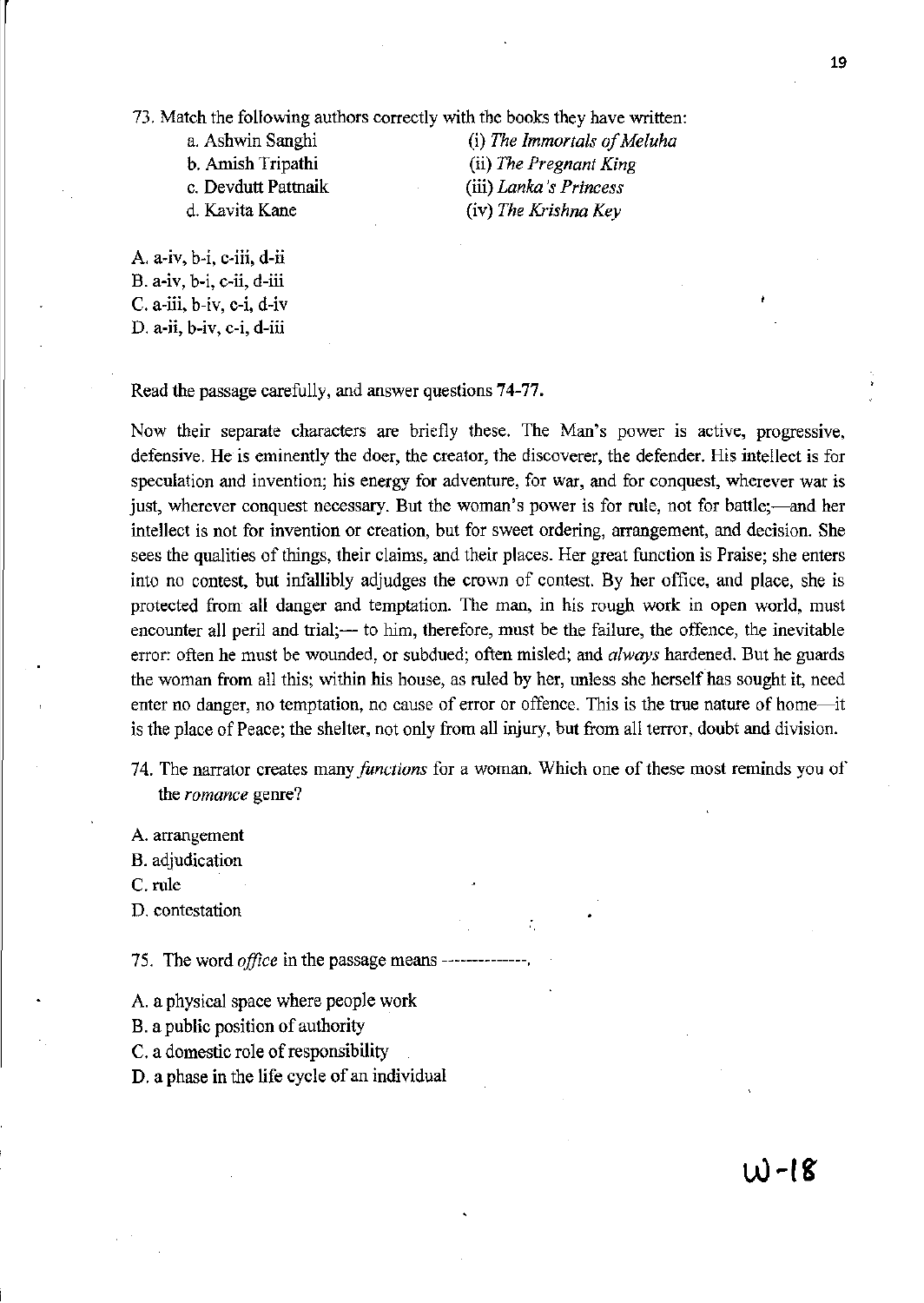76. Home can be a place of shelter only when -------------

A. Risk taking is avoided by men and women

B. Women are not exposed to temptation

C. Men treat home and world as a continuum

D. Men do not seek foolhardy adventure

77. What according to the passage is the true nature of home?

A. It is a place of peace and calm.

B. It is a place of great cruelties.

C. It is a place of unbounded magic.

D. It is a place of unprovoked anger.

78. Which of these writers are American?

i. Doris Lessing ii. William Faulkner iii. G.B Shaw iv. Arthur Miller v. Zora Neale Hurston

A. i, ii, iv

B. ii, iii, v

C. ii, iv, v

D. ii, iii, iv

79. Match the following works with the authors:

a. *The Sellout*  b. *Lincoln in the Bardo c.Milkman*  d. *The Testaments*  e. *Girl, Woman. Other* 

i. Margaret Atwood ii. Bernardine Evaristo iii. Paul Betty iv. George Saunders v. Anna Burns

A. a-iii, b-iv, c-v, d-i, e-ii B. a-ii, b-v, c-iv, d-iii, e-i C. a-v, b-iv, c-iii, d-i, e-ii D. a-iii, b-iv, c-i, d-ii, e-v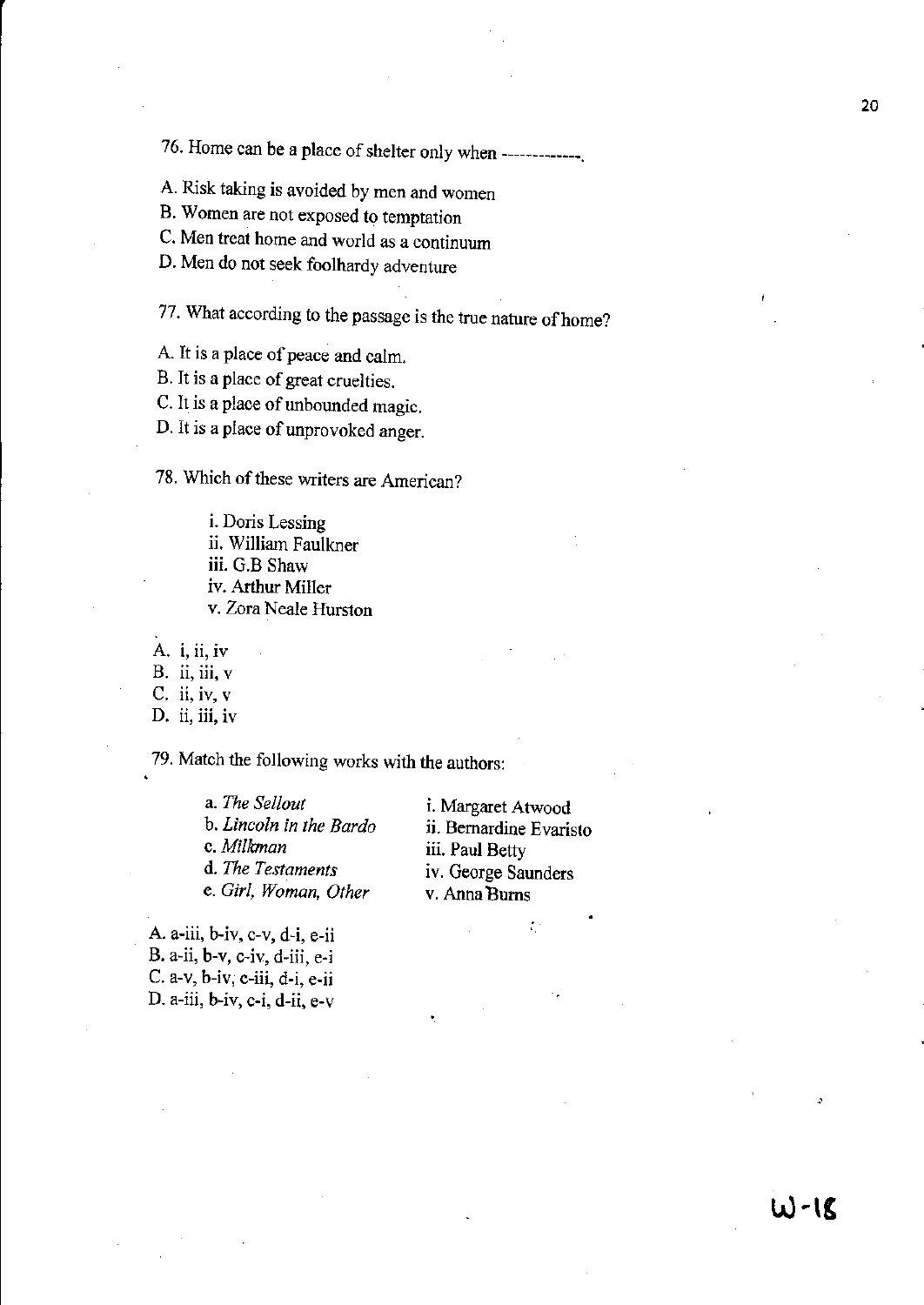Read the extract/speech below and answer questions 80-83.

To bait fish withal: if it will feed nothing else, it will feed my revenge. He hath disgraced me, and hindered me half a million; laughed at my losses, mocked at my gains, scorned my nation, thwarted my bargains, cooled my friends, heated mine enemies; and what's his reason? I am a Jew. Hath not a Jew eyes? Hath not a Jew hands, organs, dimensions, senses, affections, passions? Fed with the same food, hurt with the same weapons, subject to the same diseases, healed by the same means, warmed and cooled by the same winter and summer, as a Christian is? If you prick *us,* do we not bleed? If you tickle us, do we not laugh? If you poison us, do we not die? And if you wrong us, shall we not revenge? If we are like you in the rest, we will resemble you in that. If a Jew wrong a Christian, what is his humility? Revenge. If a Christian wrong a Jew, what should his sufferance be by Christian example? Why, revenge. The villany you teach me, I will execute, and it shall go hard but I will better the instruction.

80, Which play of Shakespeare is the extract from?

A. *A Midsummer Nigh! 's Dream*  B. *The Merchant of Venice*  C. *The Jew of Malta*  D. Measure for Measure

81. Identify the nature of the questions in the extract.

A. Retrospective B. Restive C. Rhetorical D. Reminiscent

82. What is the figure of speech used in "hindered half a million"?

A. Hyperbole

B. Metaphor

C. Simile

D.Zeugma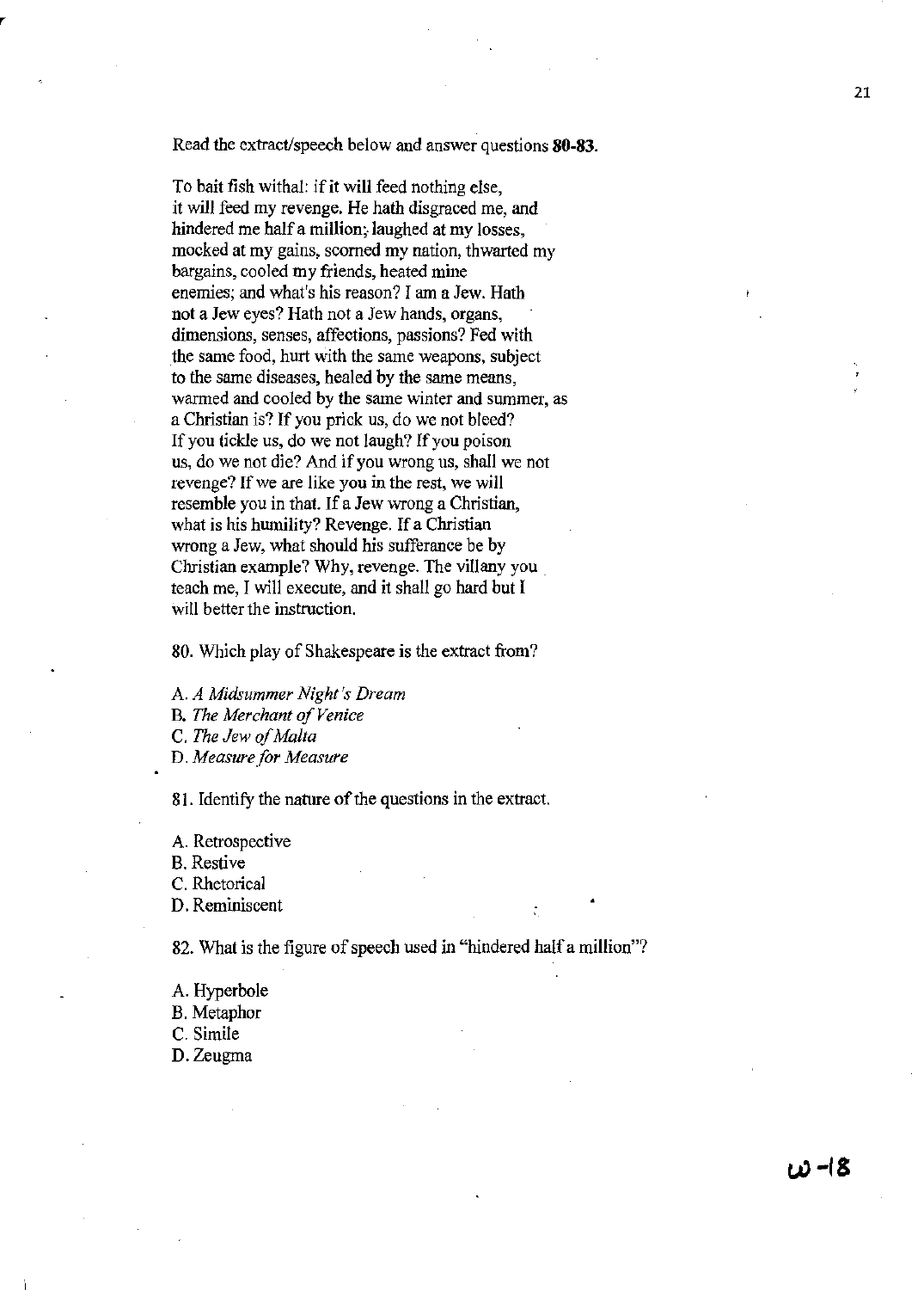83. What is the "instruction" in this context?

A. Sufferance

B. Villany

l,

C. Revenge

D. Disgrace

#### **Read the following passage and answer the questions 84-87.**

So Okonkwo we encouraged the boys to sit with him in his *abi,* and he told them stories of the land --masculine stories of violence and bloodshed. Nwoye knew that it was right to be masculine and to be violent, but somehow he still preferred the stories that his mother used to tell, and which she no doubt still told to her younger childrenstories of the tortoise and his wily ways, and of the bird *eneke-nti-oba* who challenged the whole world to a wrestling contest and was finally thrown by the cat.

84. What is the function of "and" in the phrases "of violence and bloodshed" and "to be masculine and to be violent"?

A. conjunction

B. coordinate conjunction

c. connector

D. propositional conjunction

85. What is the function of the word "wrestling" in the phrase "a wrestling contest''?

A. noun

B. adjective

c. genmd

D. verb

86. What is the function of the word "younger" in the phrase "her younger children"?

A. adjective

B. superlative degree adjective

C. comparative degree adjective

D. adverb

 $w$ -18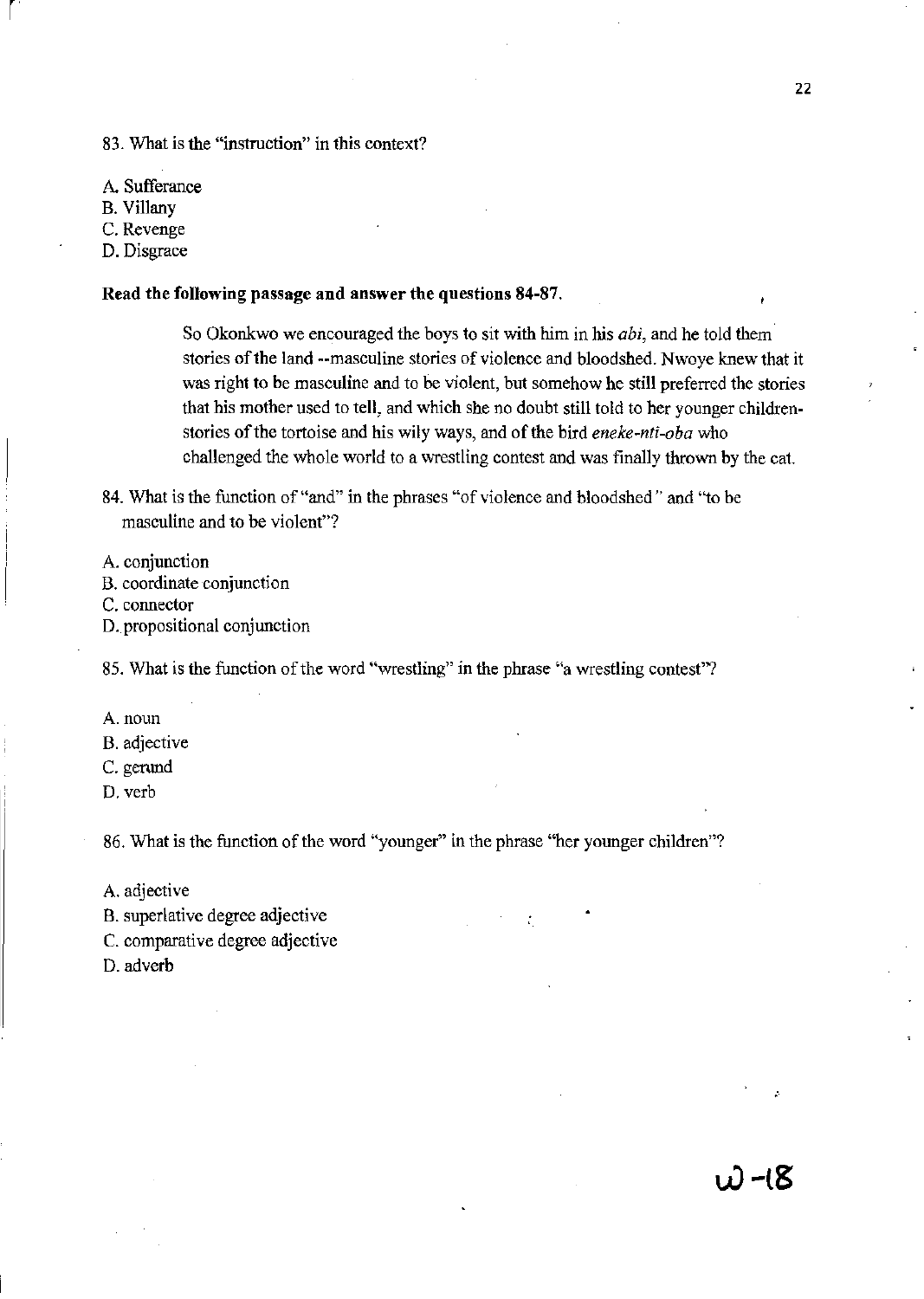- 87. What is the function of the word "wily" and "finally" in the phrase, "his wily ways" and in the clause "was finally thrown" respectively?
- A. adverb and adjective
- B. noun and adjective
- C. adjective and adverb
- D. general adverb and adjective

88. Most Neoclassical poets viewed the world in tenns of a strictly ordered hierarchy. What was this hierarchy called?

- A. The Great Order of Classicism
- B. The Great Chain of Classicism
- C. The Great Chain of Being
- D. The Great Order of Being
- 89. "Everything that man esteems Endures a moment or a day Love's pleasure drives his love away..."

The last line is an example of a/an ----------

A. allusion

B. pleonasm

C.paradox

D. zeugma

90. Who is credited as the pioneer of detective fiction?

- A. Edgar Allan Poe
- B. Agatha Christie
- C. Arthur Conan Doyle

D. Dorothy L. Sayers

Read the following poem and answer the questions 91-95.

#### Morning Song

## Sylvia Plath

Love set you going like a fat gold watch. The midwife slapped your footsoles, and your bald cry Took its place among the elements.

Our voices echo, magnifying your arrival. New statue. In a drafty museum, your nakedness Shadows our safety. We stand round blankly as walls.

,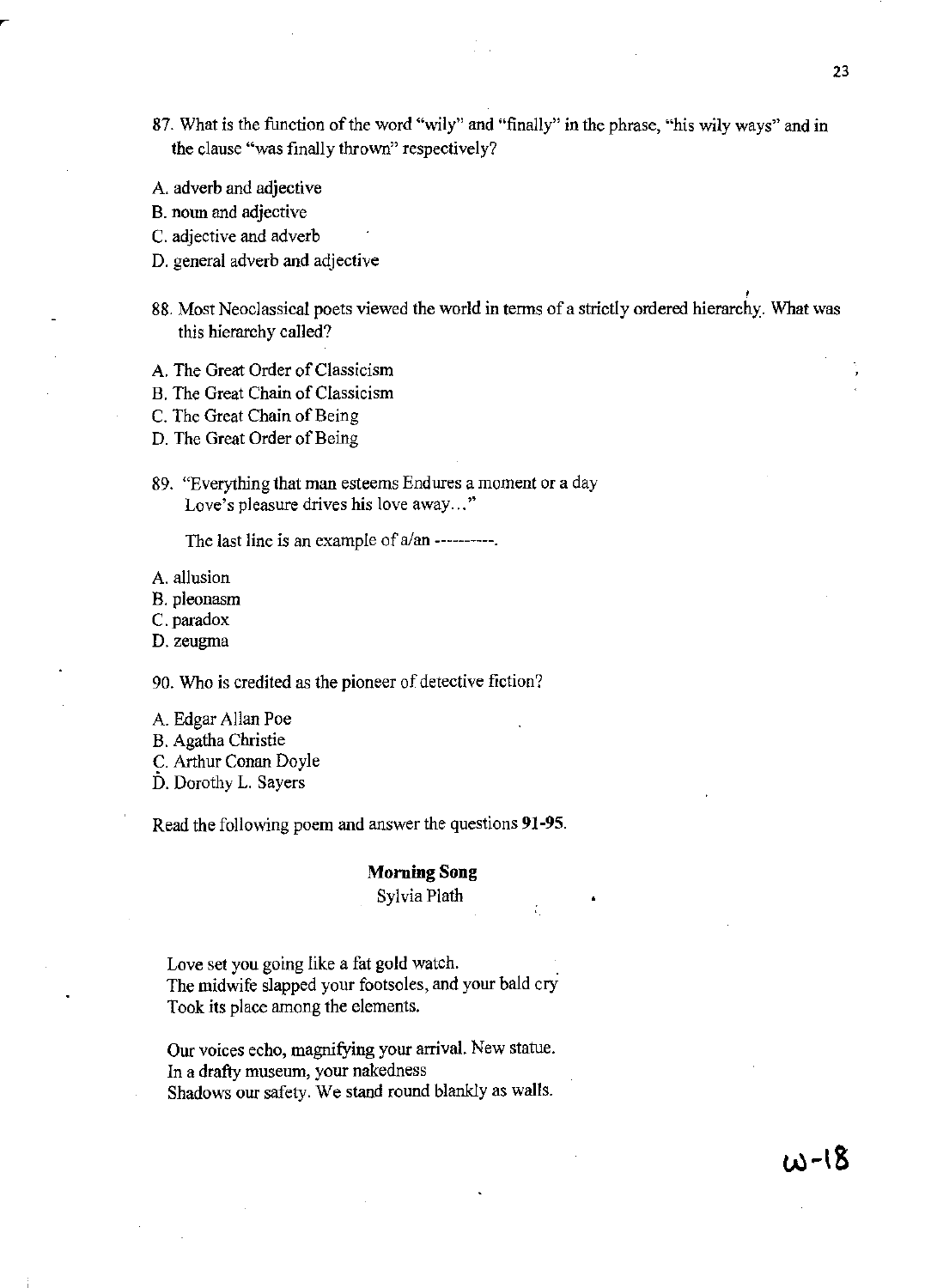**I'm no more your mother Than the cloud that distills a mirror to reflect its own slow Effacement at the wind's hand.** 

All night your moth-breath **Flickers among the flat pink roses. I wake to listen: A far sea moves in my ear.** 

One cry, and I stumble from bed, cow-heavy and floral **In my Victorian nightgown. Your mouth opens clean as a cat's. The window square** 

**Whitens and swallows its dull stars. And now you try**  Your handful of notes; **The clear vowels rise like balloons.** 

- **91. Identify the figure** of speech **used in the expressions "'moth-breath" (line 10) and "cow**heavy" (line 13):
- A. Metonymy
- B.Kenning
- C. Hypallage
- D. Synecdoche

**92. What do the "flat pink roses" in line 11 refer to?** 

- A. the wings of the moth
- B. the lips of the mother
- C. the lips of the infant
- **D. the eyes of the infant**

**93. What happens when the baby cries in the night?** 

**A. The mother wakes up immediately.** 

B. Nobody wakes up for a long time.

- C. The baby falls asleep again.
- D. The mother falls asleep after waking.

**94. Which** of the **observations about the first line** of the **poem is the least accurate?** 

A. The fat gold watch suggests the preciousness of the baby to the mother.

B. The mother's love for the baby is rare and ornamental like a fat gold watch.

C. The birth of the baby is the result of the love shared between her parents.

D. The fat gold watch symbolizes the beginning of time for the new-born baby.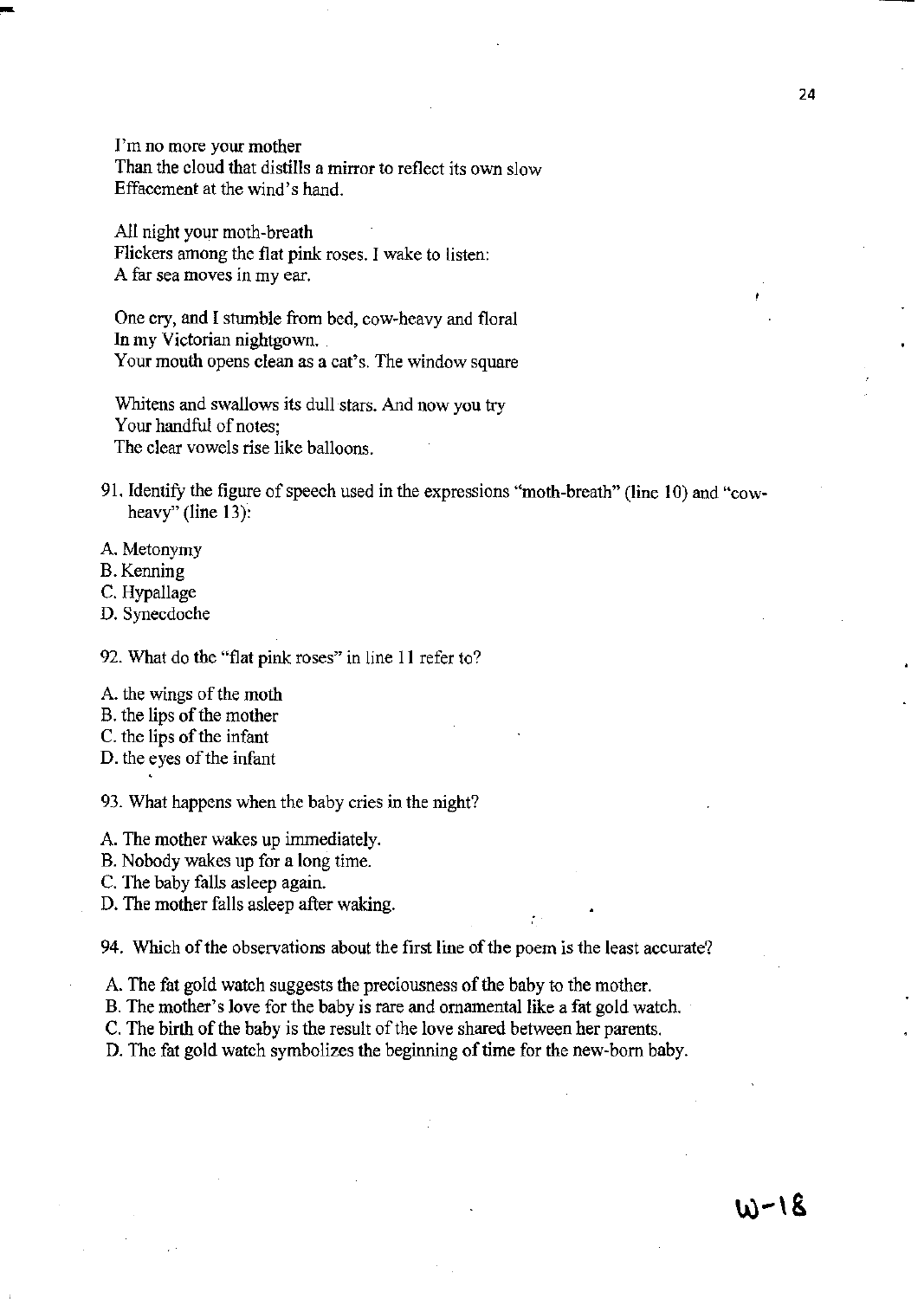**95. Read lines 4-6 carefully and choose the correct option from the observations made below:**  (i) The infant feels cold and uncomfortable because she is naked.

- (ii) The infant feels invulnerable despite the cold and her nakedness.
- **(iii) The mother feels confident and self-assured about her ability to protect the infant.**
- **(iv) The mother feels uncertain about her ability to nurture and comfort the infant.**
- A. (i). (ii) and (iii) are true; (iv) is false.

B. (i) and (iv) are true; (ii) and (iii) are false.

- C.  $(i)$ ,  $(ii)$  and  $(iv)$  are false;  $(iii)$  is true.
- D. (i) and (iv) are false; (ii) and (iii) are true.

**96. "AlAn ------------- explains the genesis of, and/or gives a perspective on the main narrative**  that follows". Fill in the blank with the most appropriate choice from the following:

**A. Enclosing device** 

**B. Genesis Explainer** 

**C. Frame narrative** 

- **D. Narrative setting**
- **97. How would you best characterize the majority** of the **novels ofR.K. Narayan and Mulk Raj**  Anand?

A. Allegorical

**B. Social Realist** 

C. Psychological Gothic

D. Fantasy

98. Read the following interpretation:

In "The Fall of the House of Usher", Usher's fear of having buried his sister alive is clearly **indicative of a secret desire to be reunited with his mother, a complex that is as much about sexuality as it is about the maternal.** 

**Which school of analysis would you fit the above interpretation into?** 

**A. Ecocritical** 

**B. Socio-realistic** 

C. Psychoanalytical

D. Archetypal